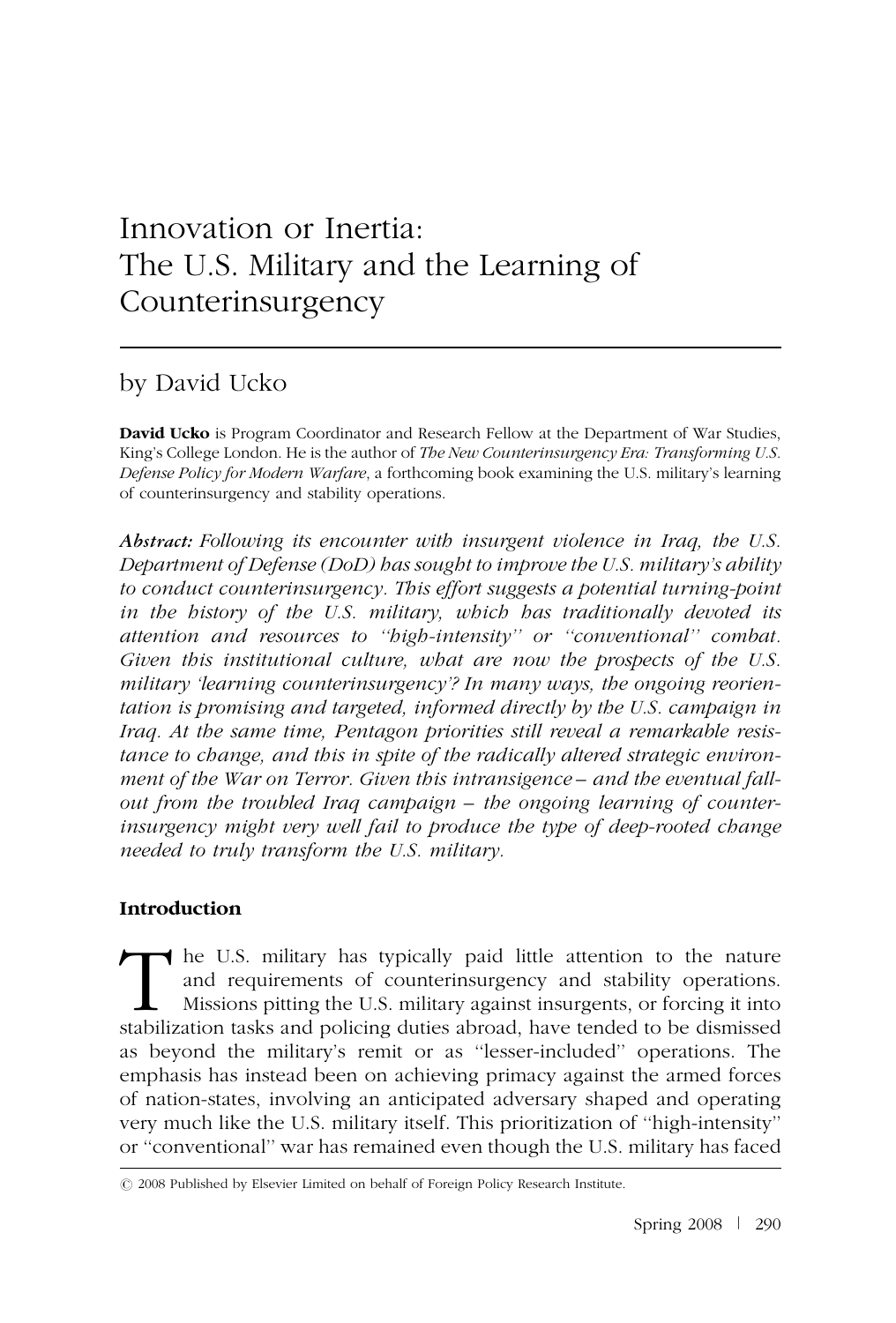''unconventional'' or ''irregular'' challenges at a greater frequency and in campaigns of greater duration and  $cost$ .<sup>1</sup> Indeed, even the major combat operations conducted by the United States have often preceded or involved a less conventional phase, entailing post-conflict stabilization or state-building.<sup>2</sup> Notwithstanding these historical trends, the U.S. military has – in its doctrine, education, training and, more broadly, in its culture – prioritized the destruction of military targets far above the different means of consolidating a new political order.<sup>3</sup>

The fundamental problem with the U.S. military's aversion to counterinsurgency and stability operations is that it has confused the undesirability of these missions with an actual ability to avoid them. This proclivity has unnecessarily complicated the U.S. military's, malgré tout, repeated engagements with such missions. As retired Army officer Ralph Peters wrote in 1999, ''One way or another, we will go. Deployments often will be unpredictable, often surprising. And we frequently will be unprepared for the mission, partly because of the sudden force of circumstance but also because our military is determined to be unprepared for missions it does not want, as if the lack of preparedness might prevent our going." $4$ 

The flaws in the U.S. military's logic were made all-too clear in the early years of the War on Terror, as it failed to anticipate and then struggled to contain the ''post-conflict'' instability that came to characterize both Operation Enduring Freedom (OEF) and Operation Iraqi Freedom (OIF). Since this unanticipated encounter with counterinsurgency, the U.S. Department of Defense (DoD) has launched a number of initiatives to improve the armed forces' ability to conduct such missions. A military more adept at stabilization, it was reasoned, would be able to establish the conditions in Iraq necessary for a U.S. withdrawal from this troubled campaign. In the aftermath of the September 11, 2001 attacks on the United States, some also perceived a stability-operations capability as enabling the U.S. military to intervene in weak or failing states, seen as offering sanctuary to terrorist organizations. To others still, the reorientation is justified simply as providing the military with a means of consolidating its future combat victories, to ''win the peace'' as well as the war. Whatever the motivation,

<sup>1</sup> Frank Hoffman, ''Small Wars Revisited: The United States and Nontraditional Wars,'' Journal of Strategic Studies, Dec. (2005). <sup>2</sup> Examples might include: the reconstruction of Germany and Japan following World War II,

the advisory phase that preceded the Vietnam War, Panama's stabilization following Operation Just Cause, and the troop commitment for peacekeeping duties in the Balkans following the interventions there in 1995 and 1999.<br><sup>3</sup> Frederick W. Kagan, *Finding the Target: The Transformation of American Military Policy* 

(New York: Encounter Books, 2006). See also Antulio J. Echevarria, II, Toward an American

Way of War (Carlisle, PA: U.S. Army War College's Strategic Studies Institute, 2004).<br><sup>4</sup> Ralph Peters, "Heavy Peace," *Parameters: U.S. Army War College Quarterly*, Spring 1999.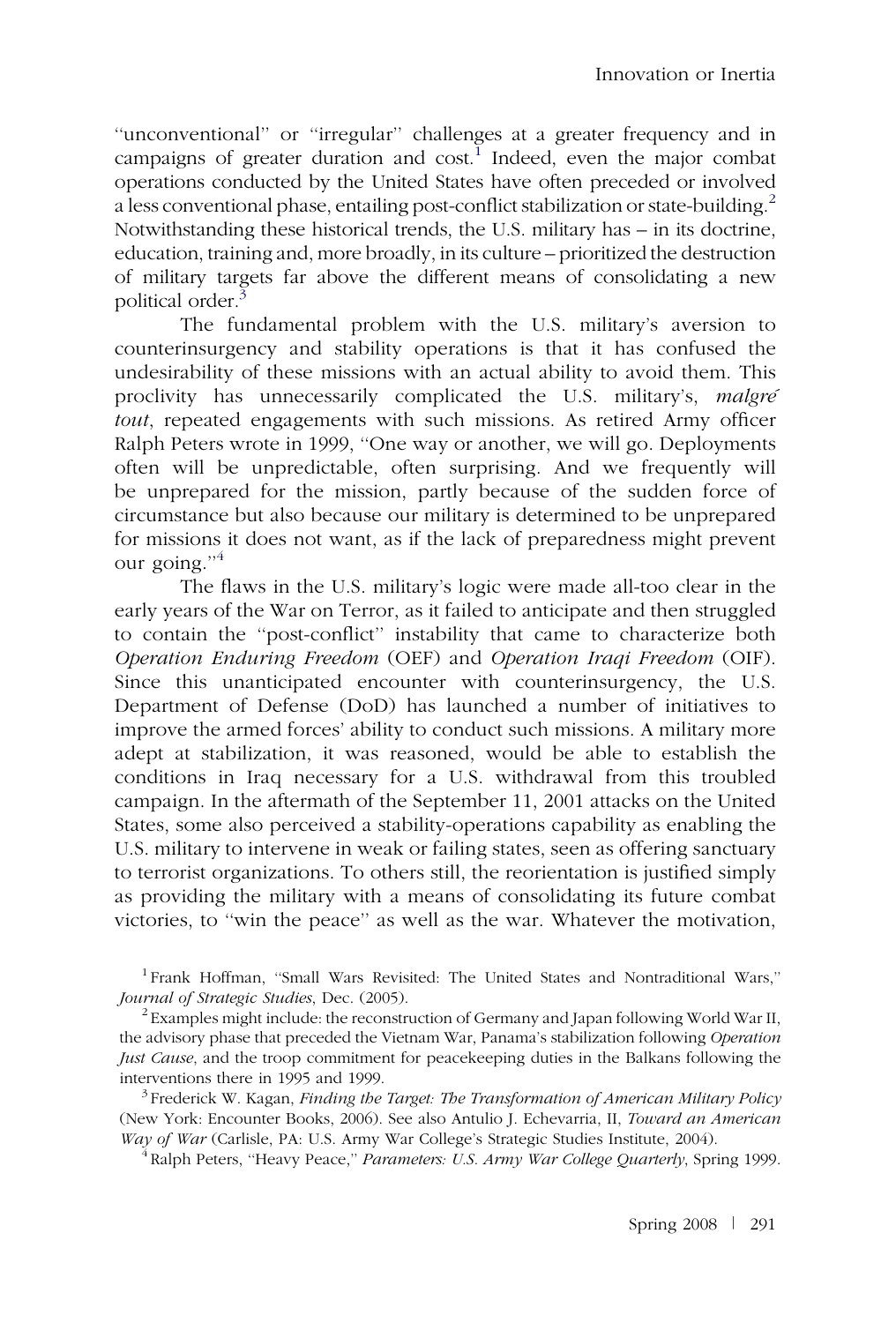since early 2004, the reorientation has gathered momentum. Departmental instruction, concept papers, training exercises, organizational changes and doctrinal field manuals have emerged, all relating specifically to counterinsurgency and stability operations.<sup>5</sup>

The reforms and restructuring within the DoD and the armed services suggest a potential turning-point in the history of the U.S. military. Yet what are the prospects of the U.S. military truly "learning counterinsurgency"? How deep-running are the reforms and how effective have they been in developing a U.S. military capacity to conduct counterinsurgency and stability operations? Having made a rhetorical commitment to focus on such operations, how committed is the DoD to the associated changes? Clearly, insufficient time has passed to enable definite answers to these questions. Nonetheless, an examination of the DoD's initial response to this challenge reveals the first steps of a possible reorientation. Through this assessment, it is possible to determine whether there were not signs, even in the early stages, of a learning process compromised both in orientation and ambition.

#### The Learning Process

A military organization's learning can occur on two levels: through bottom-up adaptation in the field and through top-down innovation at the institutional level.<sup>6</sup> While the former suggests changes in tactics, techniques, and procedures implemented on the ground through contact with an unfamiliar operating environment, the latter involves the institutionalization of these practices through changes in training, doctrine, education and force structure.

In its history with counterinsurgency, the U.S. military has often adapted successfully in the field but failed to institutionalize lessons thus learned at the operation's close. At this juncture, it has been typical for the U.S. military to discard whatever wisdom was accrued, forcing a renewed process of hurried adaption once troops are again committed to a similar mission.<sup>7</sup> This pattern is what renders the top-down process of institutionalization so critical, a point made by Ambassador Eric S. Edelman, U.S. Under-Secretary of Defense for Policy, with regard to the ongoing adaptation seen in Iraq:

<sup>5</sup> For an overview of these initiatives, see David Ucko, ''U.S. Counterinsurgency in the Information Age,'' Jane's Intelligence Review, Dec. 2005.

 $6$  Adam Grissom, "The Future of Military Innovation Studies," The Journal of Strategic Studies, 2006. <sup>7</sup> Russell F. Weigley, The American Way of War: A History of United States Military Strategy

and Policy (Bloomington, IN: Indiana University Press, 1973), p. 36.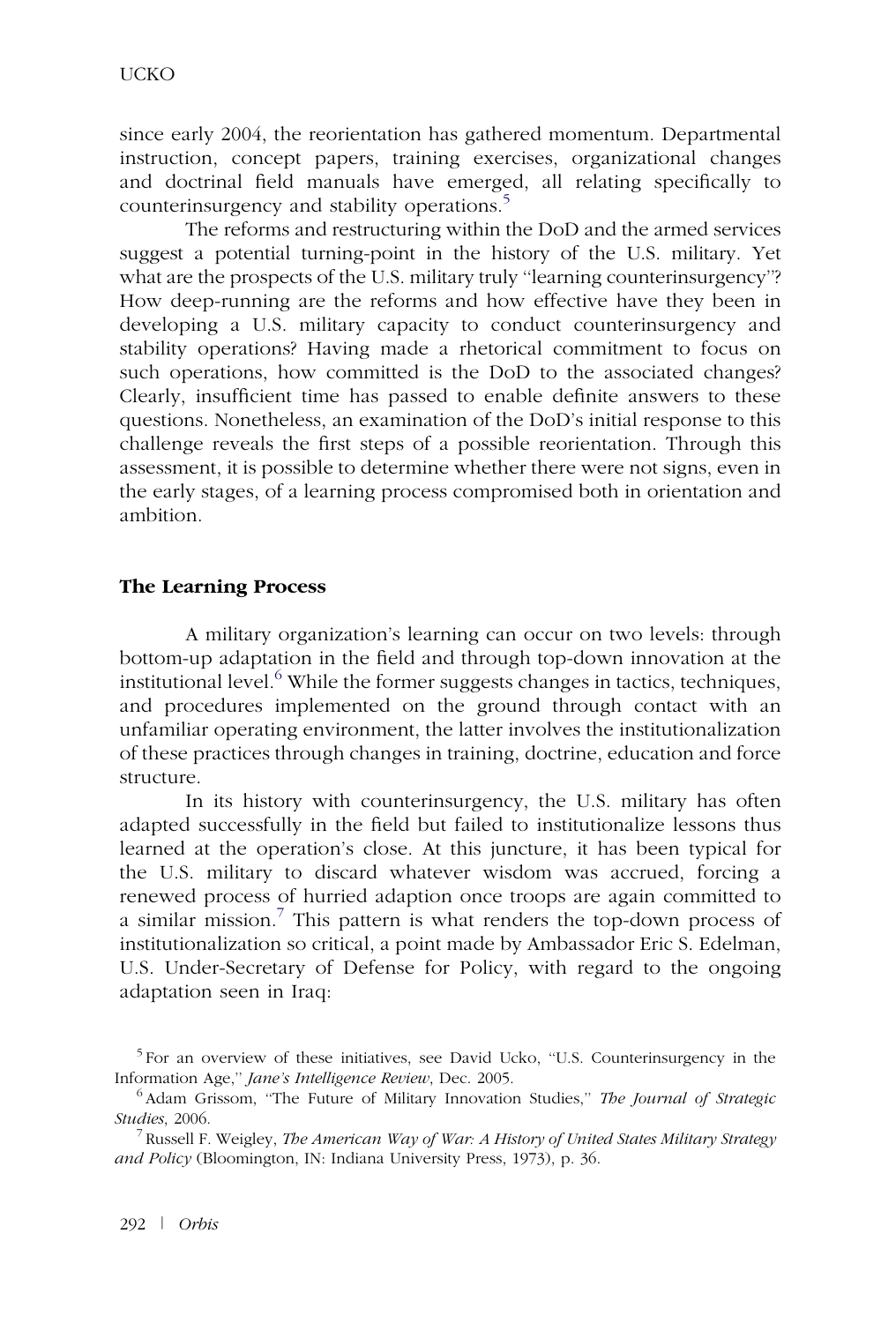Great progress has been made on the ground by our civilians and our military, who have learned to work together and have adapted in innovative ways to meet these challenges. But for every ingenious adaptation we see in the field, we should ask ourselves – what institutional failure were they trying to overcome? What tools did we fail to provide them?<sup>8</sup>

The DoD's attempts to overcome ''institutional failures'' began in earnest in 2004, when senior Pentagon officialscame to recognize the situation in Iraq as a protracted insurgency rather than the death throes of a defeated regime. Subsequent institutional innovation has occurred on three levels. Conceptually, the U.S. military has gained a clearer understanding of counterinsurgency, a process fueled by the Iraq War and driven by a community of officers and civilians well-versed in these types of campaigns. Institutionally, counterinsurgency has come to be integrated within military training, education and planning. Operationally, the U.S. military has radically changed its mode of engagement, launching in early 2007 Operation Fardh al-Qanoon – the first time since at least the Vietnam War that it was officially directed to prosecute a community-oriented, population-centered counterinsurgency campaign.<sup>9</sup>

Of course, the learning process has been gradual. The conceptual engagement with counterinsurgency was initially marked by a number of questionable assumptions. Confusion was evident, for example, in the Army's 2004 interim field manual on counterinsurgency as to the division of labor between military and civilian agencies involved in such campaigns. The Army recognized that insurgencies cannot be defeated by military means alone but assumed, therefore, that the burden of running a counterinsurgency campaign would be shared with civilian government departments.<sup>10</sup> While seemingly logical, this calculation grossly exaggerated the ability of those civilian agencies and departments to deploy to the field in sufficient numbers and operate in a non-permissive environment.

<sup>8</sup> Amb. Eric Edelman, Under Secretary of Defense for Policy, Remarks at the Department of State-Department of Defense Counterinsurgent Conference, Washington DC, 28 Sept. 2006. <sup>9</sup> In DoD jargon, ''population-centered'' operations are ''aimed at assuring, persuading, and

influencing indigeno U.S. populations through the provision of security, humanitarian assistance, basic services, infrastructure, institution-building, support for the rule of law.'' See Office of the Under-Secretary of Defense for Policy (OUSD(P)), Interim Progress Report on DoD Directive 3000.05: Military Support for Stability, Security, Transition, and Reconstruction (SSTR) Operations (Washington DC: DoD, 2006), p. 4.  $10 \text{ In listing the types of support to be tended by the U.S. military in a counterinsurgery}$ 

campaign, FMI 3-07.22 included only ''military'' tasks, none of which targeted the provision of security, of services or of basic governance. See Department of the Army, FMI 3-07-22, Counterinsurgency Operations (Washington DC: U.S. Army, 2004), p. vii. By contrast, FM 3-24, the 2006 update to the interim manual, stated in its first paragraph that ''COIN requires Soldiers and Marines to be ready both to fight and to build – depending on the security situation and a variety of other factors.'' See Department of the Army & United States Marine Corps (USMC), FM 3-24/MCWP 3-33.5, Counterinsurgency (Washington DC: U.S. Army, 2006), pp. 1-19.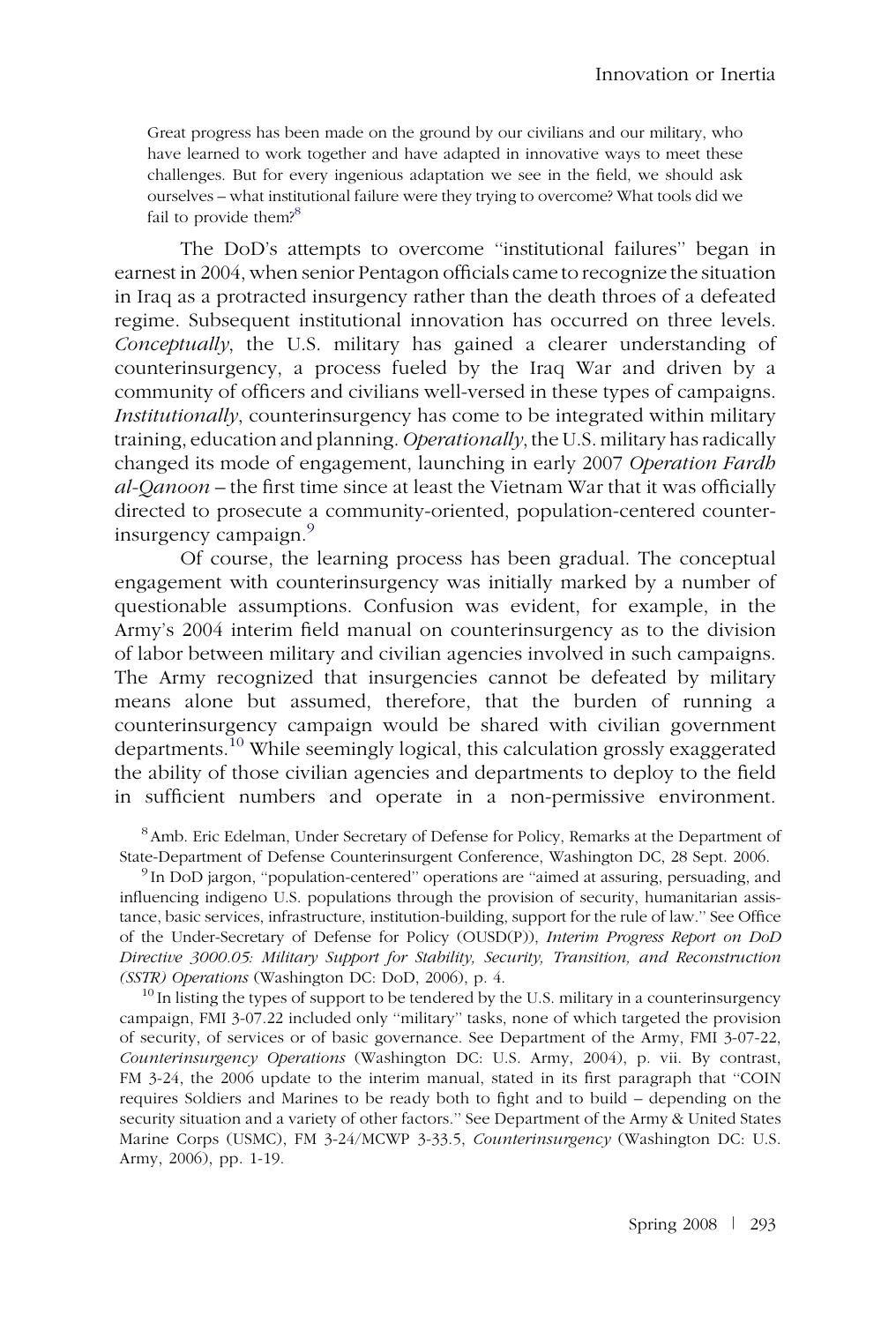The wholesale delegation of the developmental and reconstruction- and governance-related aspects of such campaigns to unable or ill-suited civilian agencies created a capability gap, which the military has and will be asked to fill. The failure to consider this conundrum in the early conceptual treatment of counterinsurgency and stability operations was therefore a serious shortcoming.<sup>11</sup>

These types of missteps, however, were quickly addressed, largely due to the tenacity and intellectual openness of the soldiers and academics driving the learning process. Members of this informal network tend to be educated in the finer points of counterinsurgency, often having earned a doctoral degree on the subject, and have relevant operational experience in previous ''peace operations.'' Others simply believe that these types of challenges will be more common in the future and that the U.S. military, therefore, needs to learn. Between tours in Iraq, or from within the military's war colleges and research centers, this ''COIN community'' has disseminated their views on the operational environment in Iraq, sustaining a process of conceptual learning and refinement.

The COIN community's desire to learn has been marked by an uncommon level of humility and lack of chauvinism. Its members have challenged the orthodoxy of their own services and even listened carefully to critics of the military and of its operations in Iraq. In February 2006, for example, Gen. David Petraeus, U.S. Army, and Gen. James N. Mattis, USMC, convened a two-day conference at Fort Leavenworth to discuss emerging counterinsurgency doctrine. A host of civilian representatives and a number of strong critics of the military from the human-rights community, academia and the press were invited to participate. Also invited was Brig. Nigel R. F. Aylwin-Foster, the British officer who in 2005 authored a scathing critique of the U.S. military's attempt to learn and conduct counterinsurgency – and who was now asked to give the conference's opening address.<sup>12</sup> As Lt-Col John Nagl, then the Military Assistant to the Deputy Secretary of Defense, put it, ''We're inviting our critics to see the sausage being made and to help push the ball forward . . . I cannot think of another institution that has exhibited a greater interest in evaluating itself closely and looking hard at itself."<sup>13</sup>

From 2005 in particular, this effort to learn has translated into a number of high-profile conferences devoted to counterinsurgency and a significant increase in articles and monographs published on the topic by

<sup>11</sup> See also the September 2004 Joint Operating Concept for Stability Operations, which contented itself with the assumption that, in post-combat stability operations, ''the military and interagency community will achieve synergy in planning and execution.'' Joint Forces Command, *Stability Operations Joint Operating Concept* (Norfolk, VA: JFCOM/J9, 2004), p. v. <sup>12</sup> See Nigel Aylwin-Foster, "Changing the Army for Counterinsurgency Operations,"

Military Review, Nov.-Dec. 2005.<br><sup>13</sup> Interview with Lt-Col John Nagl, U.S. Army, Military Assistant to the Deputy Secretary of

Defense, DoD, Arlington, VA, Mar. 28, 2006.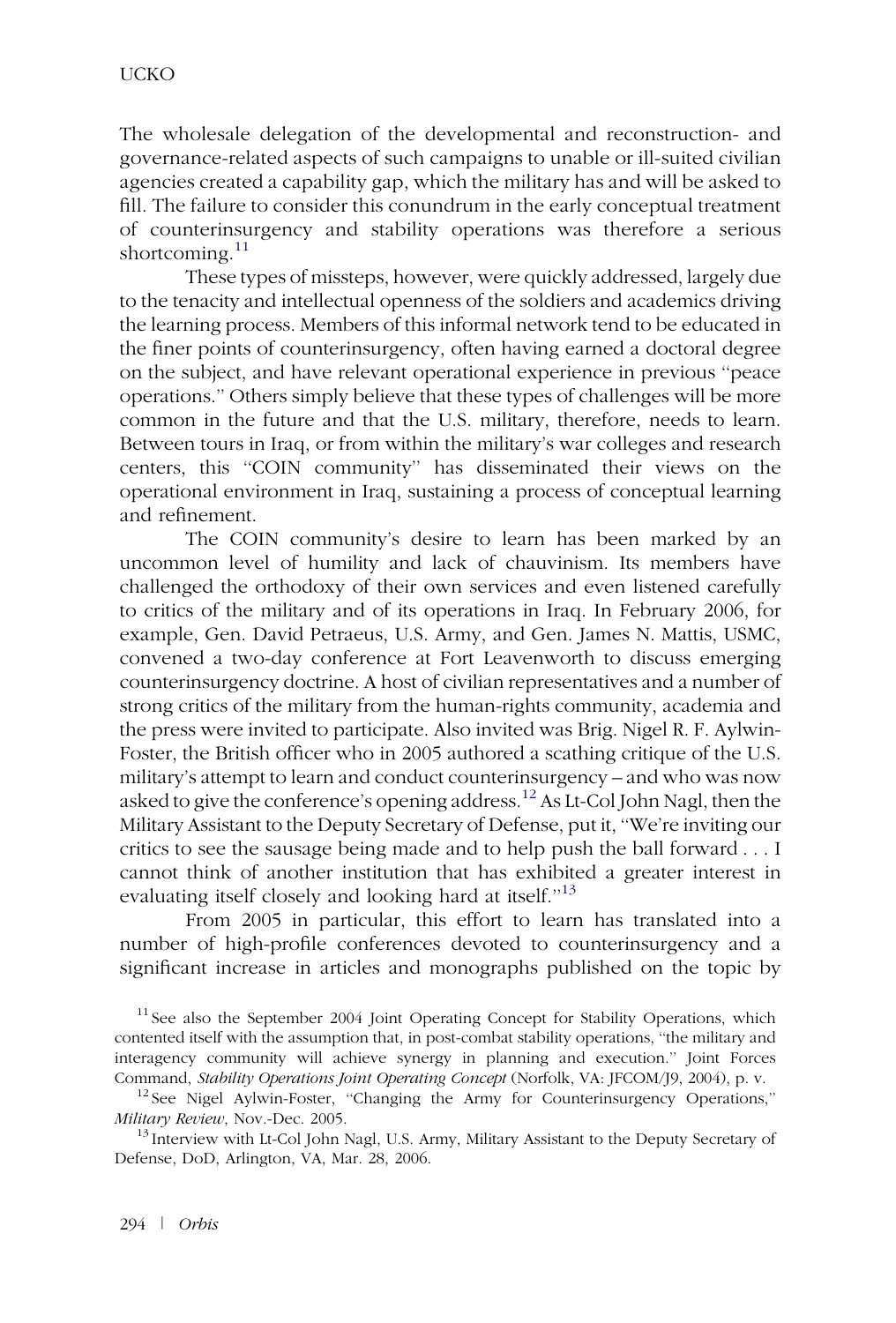military authors.<sup>14</sup> In this manner, the U.S. military has developed a clear and realistic understanding of counterinsurgency – one laid out in several concept papers and manuals produced in 2006.<sup>15</sup> The flagship publication was undoubtedly the Army-Marine Corps FM 3-24/MCWP 3-33.5, Counterinsurgency – a doctrinal field manual devoted exclusively to the subject.<sup>16</sup> This new field manual broke with previous doctrine by focusing heavily on the implications of committing U.S. ground troops to counterinsurgency operations and their undertaking, when necessary, of strictly civilian as well as military tasks. Previous doctrine had referred to ''support to counterinsurgency'' and presupposed that ''generally, U.S. forces do not engage in combat."<sup>17</sup> While laudable, this aspiration has neither prevented deployments from taking place nor prepared U.S. troops for when they do.

Alongside the conceptual learning of counterinsurgency, the Pentagon has also sought to integrate both counterinsurgency and stability operations into its planning and priorities. Soon after the Iraq invasion, counterinsurgency began to feature more heavily in the military's training exercises and curricula.18 Appointed commanding general at Fort Leavenworth in late 2005, Gen. David Petraeus was able to entrench this shift in priorities, which was reflected in the curricula and programs of the Army's Combined Arms Center and Command and General Staff College.<sup>19</sup> Across the U.S. military, meanwhile, new centers were established and programs announced dedicated to improving the armed forces' ability to conduct stability operations. The Defense Language Transformation Roadmap, a strategy for linguistic training within the department and services was approved in early 2005.<sup>20</sup> In May 2005, the Marine Corps established the Center for Advanced Operational Cultural Learning at Quantico, VA, to help educate the Corps on the cultural dimension of

 $14$  In 2004, *Military Review* featured at most nine articles relating to counterinsurgency; in 2005, the number rose to 29. In Parameters, the U.S. Army War College Quarterly, the figure rose from three articles in 2004 to eleven in 2005. Many of the new articles were also based on operational experience and increasingly emphasized a broad conceptualization of counterinsurgency, embracing its civilian, as well as military components. <sup>15</sup> See, for example, Marine Corps Combat Development Command (MCCDC), Tentative

Manual for Countering Irregular Threats: An Updated Approach to Counterinsurgency Operations (Quantico, VA: MCCDC, 2006); MCCDC, Small-Unit Leaders' Guide to Counterinsurgency (Quantico, VA: MCCDC, 2006); and USMC, ''Marine Corps Operating Concepts for A Changing Security Environment,'' 2006.

<sup>16</sup> Army & USMC, *Counterinsurgency*.<br><sup>17</sup> See Department of the Army, FM 100-5, *Operations* (Washington DC: U.S. Army, 1993), pp. 13-7; Joint Chiefs of Staff (JCS), JP 3-07, Joint Doctrine for Military Operations Other than War (Washington DC: Office of the JCS, 1995), pp. III-9; Department of the Army, FM 3-07, Stability Operations and Support Operations (Washington DC: U.S. Army, 2003), pp. 4-12.<br><sup>18</sup> Robert W. Cone, "The Changing National Training Center," *Military Review*, May-June 2006.<br><sup>19</sup> Volney J. Warner, & James H. Will

tomorrow," *Military Review*, Jan.-Feb. 2006, p. 108.<br><sup>20</sup> Department of Defense (DoD), *Defense Language Transformation Roadmap* (Washington

DC: DoD, 2005).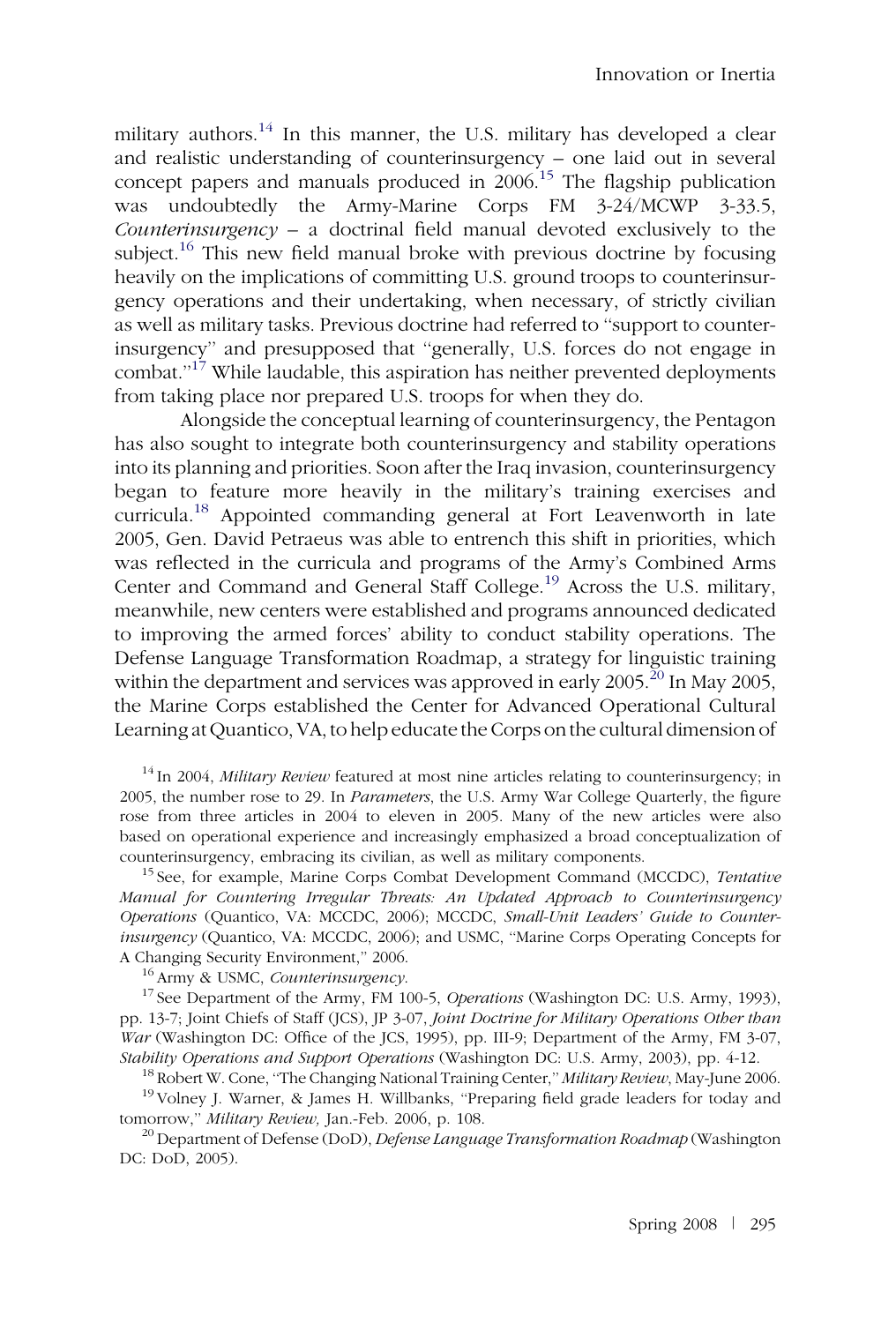combat. The assumption guiding both initiatives was that U.S. troops will be participating regularly in operations where understanding of – and good relations with – the local population are necessary. While many of the initiatives seen in this period were small-scale and slow to come to fruition, there was nonetheless a sense that new priorities were being taken onboard.

The effort of institutionalizing counterinsurgency across the DoD was helped by its issuing of Directive 3000.05 in 2005, which instructed the military to view stability operations as on the same level of importance as major combat operations, to prepare accordingly, and to conduct such missions – including, as and when needed, its civilian components.21 To develop a capability to conduct stability operations, the directive assigned 83 tasks of varied specificity to various sections within the Defense Department, the implementation of which was to be overseen by the Stability Operations office within the Office of the Secretary of Defense (OSD). Within the Army, the DoD directive has led to the establishment of a Stability, Security, Transition and Reconstruction (SSTR) Division to serve ''as the focal point for the integration of all SSTR activities within the Army."<sup>22</sup> As detailed in the first Pentagon report on 3000.05 implementation, other DoD components were also making ''great progress in meeting the exigencies of ongoing stability operations'' – in particular with regard to doctrine, training, education, and experimentation.<sup>23</sup>

Operationally, too, the U.S. military has undergone a gradual process of learning. The U.S. military had hitherto – in the peace operations of the 1990s as well as in the early years of the War on Terror – tended to emphasize force protection over mission objectives. $24$  Concerned above all with minimizing the risk of casualties, U.S. troops were unable to provide sustained security, to gather human intelligence through foot patrols or project a presence – tasks deemed critical to the prosecution of a counterinsurgency campaign. When it came to the use of force, the U.S. military tended to focus predominantly on combating an enemy rather than protect a population and – to make matters worse – these operations were often conducted with insufficient awareness of the potentially counterproductive effects of applying force indiscriminately or in excess. With few exceptions, this mode of operations characterized the U.S. military's early experimentation with counterinsurgency in Iraq.<sup>25</sup> In broad terms, the

<sup>21</sup> DoD, Directive 3000.05: Military Support for Stability, Security, Transition, and Reconstruction (SSTR) Operations (Washington DC: DoD, 2005).<br><sup>22</sup> Association of the United States Army, *The U.S. Army's Role in Stability Operations*,

Torchbearer Issue Oct. 2006 (Arlington, VA: AUSA Institute of Land Warfare, 2006), p. 19. <sup>23</sup> OUSD(P), Interim Progress Report. <sup>24</sup> John A. Gentry, ''Military Force in an Age of National Cowardice,'' The Washington

Quarterly, 1998. See also Jeffrey Record, ''Collapsed Countries, Casualty Dread, and the New American Way of War,'' Parameters, Summer 2002, pp. 4-23. <sup>25</sup> International Institute for Strategic Studies (IISS), Strategic Survey 2003/4 (Oxford: OUP

for the IISS, 2004), p. 45; George Packer, ''The Lessons of Tal Afar,'' The New Yorker, Apr. 10, 2006, p. 51.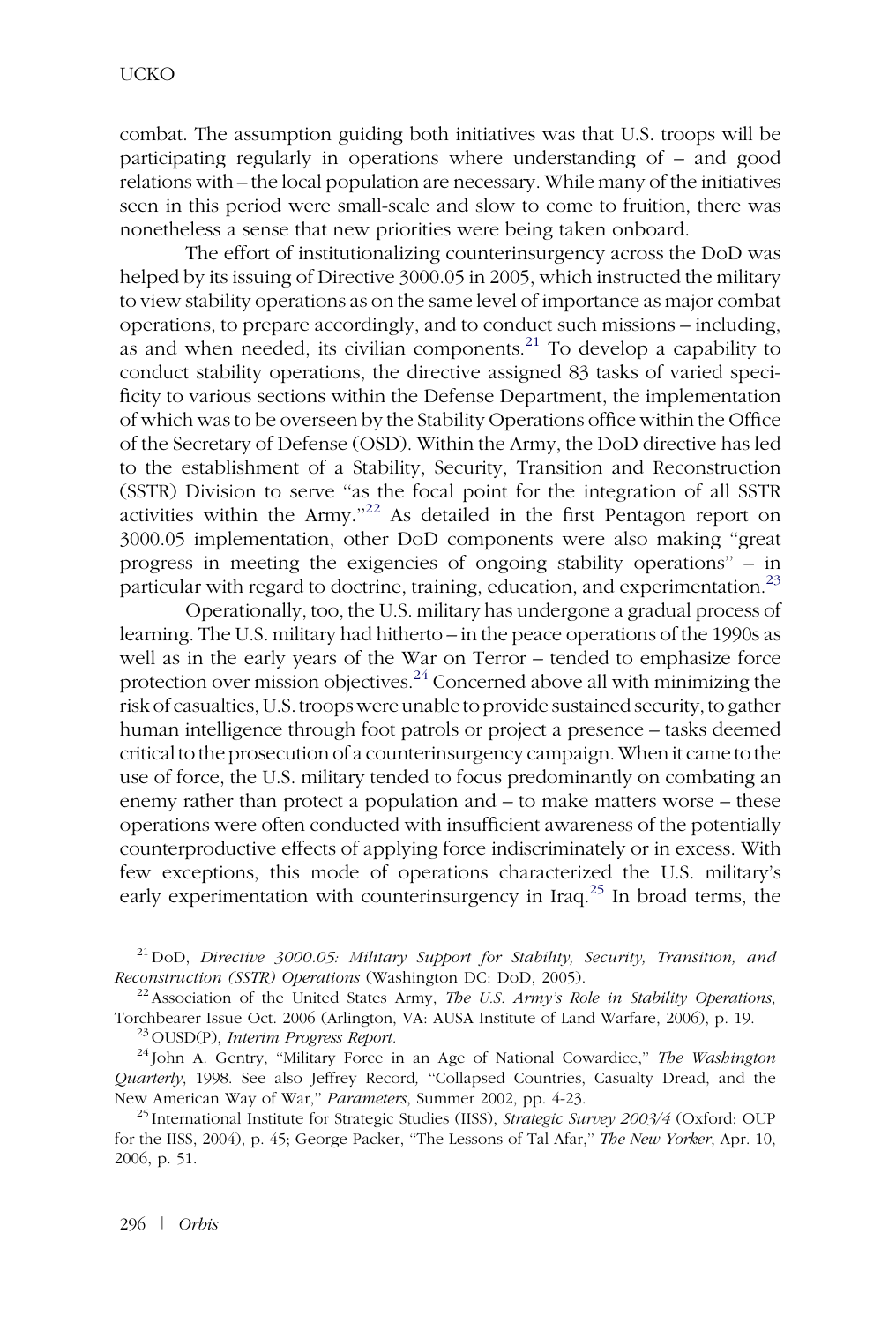U.S. military was as an institution either unaware or unswayed by the particular logic of counterinsurgency and stability operations – endeavors that differ in important ways from those conducted to defeat a specific military adversary.

In contrast, the planning and implementation of Operation Fardh al-Qanoon, launched in February 2007, emphasized several of the principles laid out in FM 3-24, the new counterinsurgency field manual. The continuity between the learning of counterinsurgency and its operationalization in Iraq is personified in Gen. David Petraeus, who as commanding general at Fort Leavenworth helped author the counterinsurgency manual and who was subsequently appointed commander of Multinational Force Iraq (MNF-I), putting him in charge of all U.S. forces in Iraq. Soldiers participating in the Baghdad Security Plan were instructed to operate extensively on city streets rather than simply occupy fortified, isolated bases; to provide security rather than strike individual targets; and to deploy in mass with an increased risk of U.S. casualties, but with a higher likelihood of gaining the support of the then better-protected population.<sup>26</sup> For various reasons, the adoption of these counterinsurgency principles has been problematic – the shift in strategy may have been too tardy, applied on too limited a scale and with insufficient domestic support to be sustained for the necessary time period. However, the notion of U.S. combat troops conducting these operations at all is nonetheless testament to a remarkable learning curve.

#### Meeting Resistance

Clearly, the U.S. military is learning counterinsurgency. If the September 11th attacks and the Afghanistan invasion did not prompt a realignment in U.S. military priorities, its encounter with insurgency in Iraq triggered a rapid learning process that has, in the span of a few years, generated promising results. To many, it seems implausible that the U.S. military will again fail to plan properly for stability operations as it did in 2003 with the Iraq invasion or be caught flatfooted by a nascent insurgency. In that sense, it is possible to argue that the U.S. military has learned counterinsurgency, at least to the degree possible in this short time period.

Yet the learning process described above has been neither unproblematic nor incontrovertible. Indeed, we must go beyond the mere recital of counterinsurgency-related initiatives and place this narrative within the wider institutional context of the Pentagon. In so doing, it becomes clear that while the learning was in many ways impressive, its manifestations have often been peripheral to the DoD as a whole. As a result, the learning has not, to date,

<sup>&</sup>lt;sup>26</sup> The parameters of the new strategy were laid out by President Bush in his Address to the Nation, Washington DC, Jan. 10 2007. See also IISS, ''Iraq Under the Surge: Implementing Plan B,'' Strategic Comments, Mar. 2007.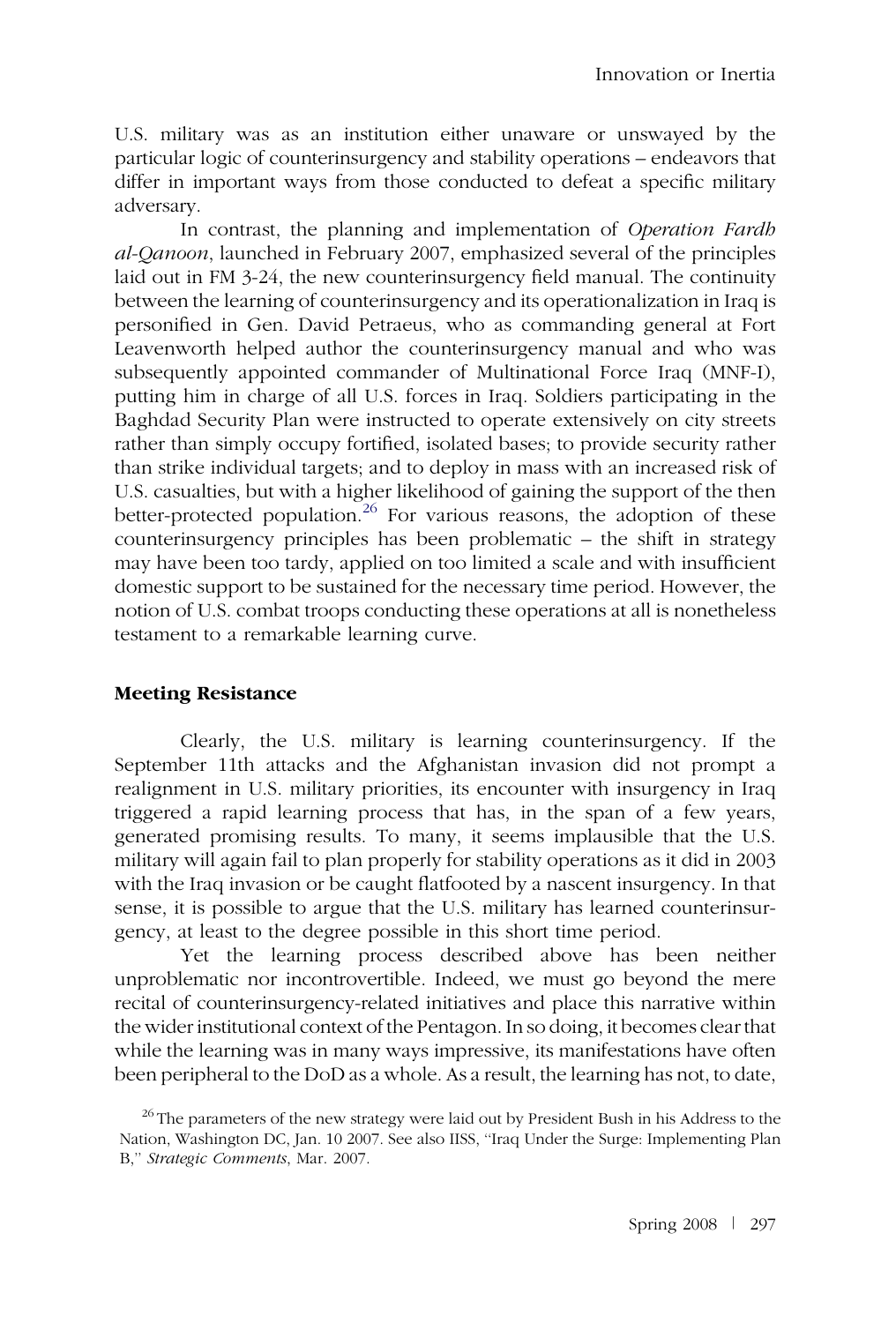compelled a genuine acceptance of counterinsurgency as a U.S. military mission or a related reorientation of priorities and capabilities.

This lag is primarily due to the fact that the people driving the learning process have so far lacked the influence necessary to sway the wider military culture. The COIN community frames the Iraq operation as the latest in a long string of campaigns in which the U.S. military has had to conduct community-oriented operations in a non-permissive environment. Perceiving – in the rise of al-Qaeda and the growing sophistication of non-state armed groups – signs of a future marked by increasingly frequent and complex irregular campaigns, those interested in counterinsurgency insist that the U.S. military must innovate by developing a capability to conduct such missions.

While rarely outright rejected, this logic is not widely shared across the Pentagon. The DoD's quadrennial defense review (QDR) of 2006 offered little beyond vague rhetoric to fulfill the vision of the stability operations directive, released only three months earlier.<sup>27</sup> While emphasizing the importance of integrating counterinsurgency as part of the U.S. military's remit, there were few substantive directives to fulfill this ambition. In places – in particular with regard to the QDR's decisions to cut the end-strength of the ground forces – it seemed as if counterinsurgency, which is often manpower-intensive, did not form part of DoD's vision at all.<sup>28</sup> Other major Pentagon policy papers have been similarly silent on the topic of counterinsurgency – strikingly so, given the U.S. military's ongoing engagement in such campaigns.<sup>29</sup> At most, these institution-wide documents would acknowledge the importance of ''irregular war,'' but prioritize counterterrorism strikes over the population-centered and manpower-intensive operations also included in this category. Those interested in counterinsurgency and stability operations were clearly moving against the grain of the wider organization, so much so that some likened their cause to an "institutional insurgency."<sup>30</sup>

Opposition to the learning of counterinsurgency springs from a combination of old, flawed and wishful thinking. In the first place, the COIN community faces resistance from the old guard, who have clung on to the conventional priorities, ''tribal'' equities and military culture typical of the U.S.

<sup>27</sup> DoD, *Quadrennial Defense Review Report* (Washington DC: DoD, 2006).<br><sup>28</sup> *Ibid.*, pp. 43-45. <sup>29</sup> The writers of the 2005 *National Military Strategy* were instructed not to mention Iraq in

the document, as the Secretary of Defense perceived this campaign as a distraction that would soon be over. Interview with senior officer involved in the drafting of the NMS, Washington DC, 13 Mar. 2007. See also JCS, National Military Strategy of the United States of America (Washington DC: Office of the Chairman, 2004); DoD, National Defense Strategy of the United States of America (Washington DC: DoD, 2005); or JCS, Capstone Concept for Stability Operations, vol. 2 (Washington DC: Joint Staff J-7/Director for Operational Plans and Joint Force Development, 2005).<br><sup>30</sup> Interview with Lt-Col John Nagl, U.S. Army.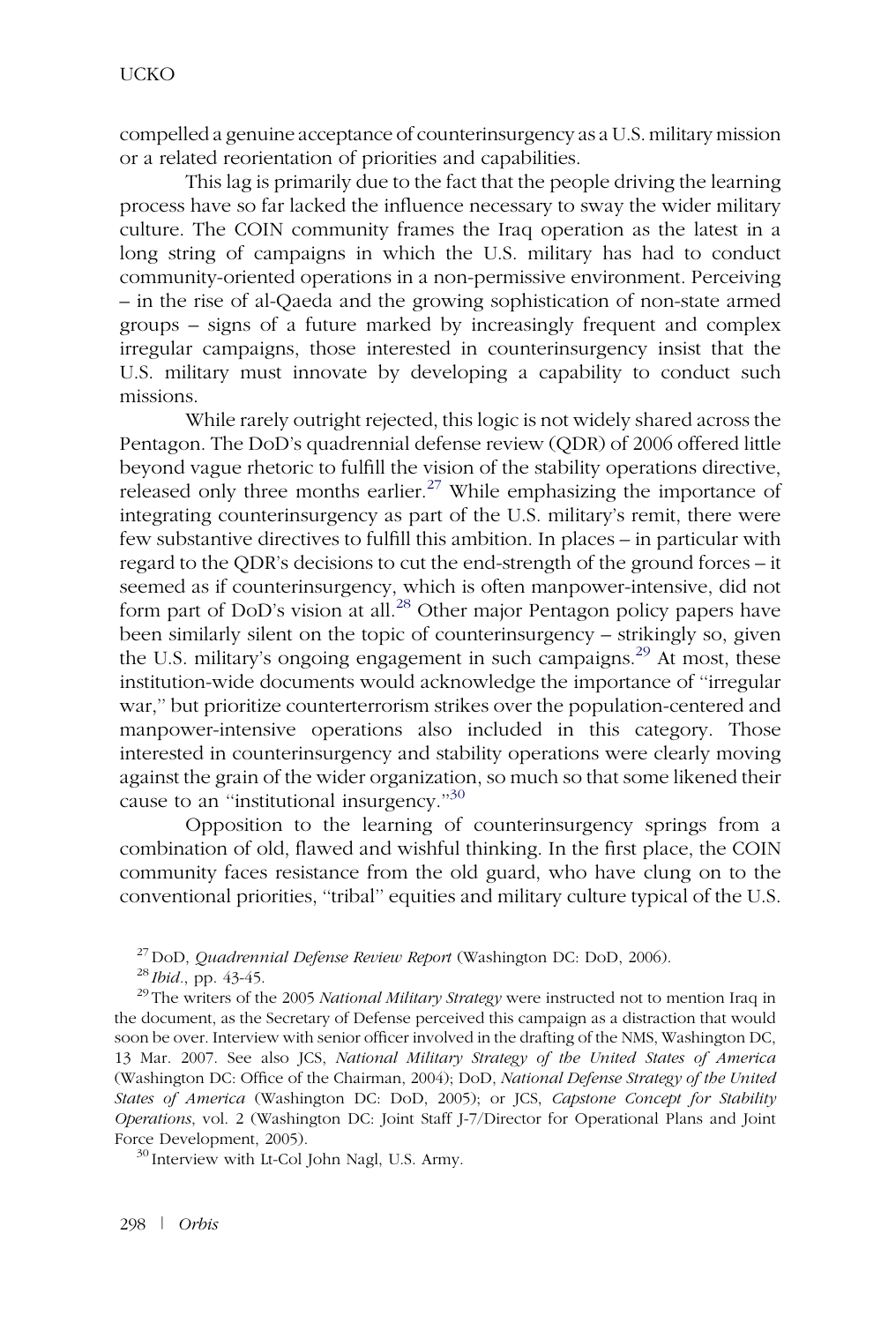military. Whether through inertia or conviction, large swathes of the DoD continue to view all ''operations other than war'' as an afterthought to the U.S. military's primary mission: major combat operations – and this in spite of the threat of terrorism, the U.S. military's involvement in Afghanistan and Iraq and the significant difficulties faced in these campaigns.

This mindset expresses itself most clearly in the Pentagon's budgetary allocations and decisions over force structure, which are oriented predominantly toward high-intensity combat. In its budget requests, the DoD has continued to pour money into costly programs with questionable value in today's strategic environment. Released as the U.S. military was gearing up to conduct an expanded counterinsurgency campaign in Iraq, the budget request for FY08 prioritized ''traditional kinds of weapons programs'' and ''move[d] ahead with the vast majority of the acquisition programs included in the Services' long-range plans – most of which were also projected in the last, pre-9/11, Clinton Administration defense plan."<sup>31</sup> While extra-budgetary supplemental appropriations have helped cover the costs of ongoing operations, these funds were never intended to develop a general capability to conduct counterinsurgency.32 Disturbingly, however, even these extra-budgetary bills have been used to fund conventional weapons platforms, supplementing, quite literally, the allocations made for high-cost defense systems in the base budget.<sup>33</sup>

The military's force structure has also remained optimized for high-intensity combat. While steps taken by the DoD have improved the ground forces' suitability for counterinsurgency, the primary aim of these initiatives has been to enhance the military's *usability* – and its anticipated "use" remains major combat operations. Despite all the benefits inherent to modularization, for example, the new modular unit of the Army, the Brigade Combat Team (BCT), remains structured for conventional combat.34 Though the Army now plans to place more stability-operations-relevant forces in various ''Functional'' and

<sup>31</sup> Steven M. Kosiak, *Analysis of the FY 2008 Defense Budget Request* (Washington DC: CSBA, 2007), p. 20. The budget request sought ''\$27 billion for aircraft programs, up \$4.1 billion or 18 percent from this year; \$14.4 billion for ship programs, up \$3.2 billion or 29 percent; and \$6 billion for space programs, an increase of \$1.2 billion or 25 percent more than Congress authorized this year.'' Tony Capaccio, ''Bush Seeks Big Boost for Plane, Ship, Space Programs,'' Bloomberg.com, Feb. 5, 2007. <sup>32</sup> The bulk of the supplementary spending is by force spent on providing pay and benefit to

soldiers and their families and on resetting worn-out equipment.<br><sup>33</sup> See Jonathan Karp, "Pentagon Redefines 'Emergency,"' *Wall Street Journal*, Jan. 3, 2007.

The most blatant example concerned the attempted acquisition of two Joint Strike Fighters. See Pat Towell, Stephen Daggett & Amy Belasco, ''Defense: FY2008 Authorization and Appropriations,'' CRS Report for Congress, Order Code RL33999, Congressional Research Services, Library of Congress, Updated May 11, 2007, p. 15.

 $34$  Brian G. Watson, Reshaping the Expeditionary Army to Win Decisively: The Case for Greater Stabilization Capacity in the Modular Force (Carlisle, PA: U.S. Army War College's Strategic Studies Institute, 2005). See also Andrew Feickert, ''U.S. Army's Modular Redesign: Issues for Congress,'' CRS Report for Congress, Order Code RL32476, CRS, LoC, Updated May 5, 2006.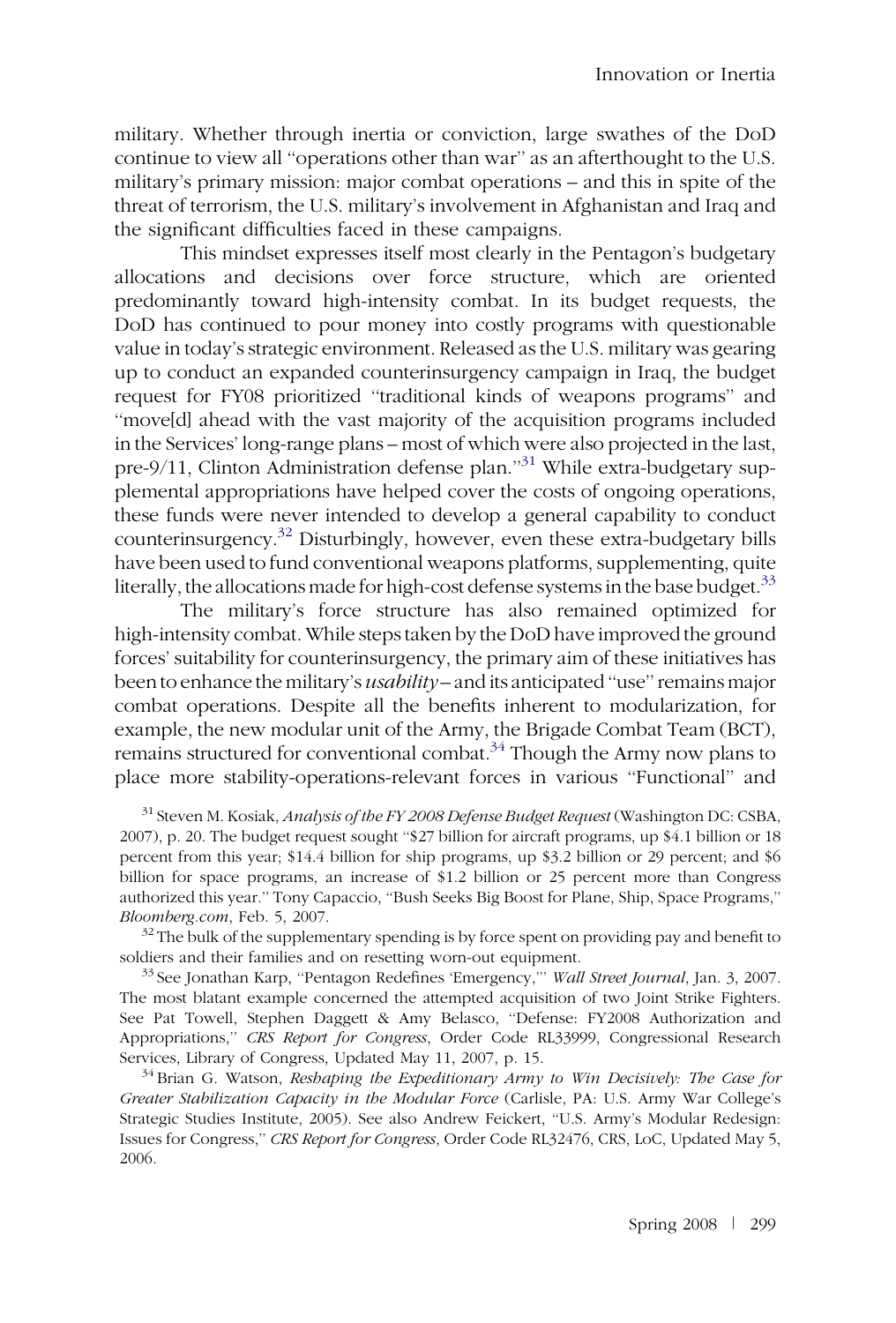''Multifunctional Brigades,'' it is telling that the Army's plans for the plus-up in forces focus mainly on the construction of more, combat-oriented, BCT units.<sup>35</sup> Similarly, while the Marine Corps' plans for expansion include boosts to some stability-operations-relevant forces – military police, civil affairs and intelligence units – ''the bulk of additional end strength is currently allocated to building more conventional combat capabilities,'' such as artillery batteries, tank units, and fighter squadrons.<sup>36</sup>

The rebalancing of the Army's reserve and active components (the RC and AC, respectively) represents a more promising initiative. This effort sees several units with relevance to stability operations – primarily military police, transportation, petroleum/water distribution units, civil affairs and psychological operations – shifted from the RC, where they typically reside, to the AC where they are more readily usable.<sup>37</sup> However, to what degree does this action relate to stability operations? The initial language surrounding the rebalancing referred to reducing ''reliance on the reserve component during the first 15 days of a ''rapid response operation'' and to limit reserve mobilization, especially for high demand units, to once every six years'' – all important objectives, but none that relate directly to stability operations.<sup>38</sup> It is doubtful, also, whether the units with purported relevance to stability operations will be trained accordingly:

is civil affairs organized, trained, equipped, and educated adequately for future missions, or is it still geared for dealing with civilians in a more traditional fight? Are medical personnel trained for family medicine or combat triage and emergencies? . . . Even more fundamentally, given the complexity of the task, it may be possible that new specialties need to be created.<sup>39</sup>

Both in force structure and in budgetary allocations, the Army and the Marine Corps are displaying notable continuity with traditional priorities. Even in training and education, where progress has been comparatively strong, there are signs that major combat operations have continued to dominate. By one estimate, ''about 70% of the training at the Captains Career Course [at Fort Knox, KY] is for conventional warfare.<sup>"40</sup> With regard to the Marine Corps, a

 $35$  See Michèle A. Flournoy & Tammy S. Schultz, Shaping U.S. Ground Forces for the Future: Getting Expansion Right (Washington DC: Center for a New American Security, 2007), pp. 25-26. See also ''DoD News Briefing with Under Secretary of Defense David Chu, Lt. Gen. Stephen Speakes, and Lt. Gen. Emerson Gardner from the Pentagon,'' Arlington, VA, Jan. 19, 2007.

 $36$  Flournoy & Schultz, Shaping U.S. Ground Forces, p. 28. See also Frank G. Hoffman, "Complex Irregular Warfare: The Next Revolution in Military Affairs," Orbis (Summer 2006).<br><sup>37</sup> Feickert, "U.S. Army's Modular Redesign," p. 19.<br><sup>38</sup> Nina M. Serafino, "Peacekeeping and Related Stability Operations: Issues

Involvement,'' CRS Issues Brief for Congress, Order Code IB94040, CRS, LoC, Updated June 25, 2005, p. 11.<br><sup>39</sup> Flournoy & Schultz, *Shaping*, p. 20. A similar argument was made in Hans Binnendijk,

David C. Gompert & Richard L. Kugler, "A New Military Framework for NATO," Defense Horizons, (May 2005), p. 10.<br><sup>40</sup> Fred Kaplan, "Challenging the Generals," *New York Magazine*, Aug. 26, 2007.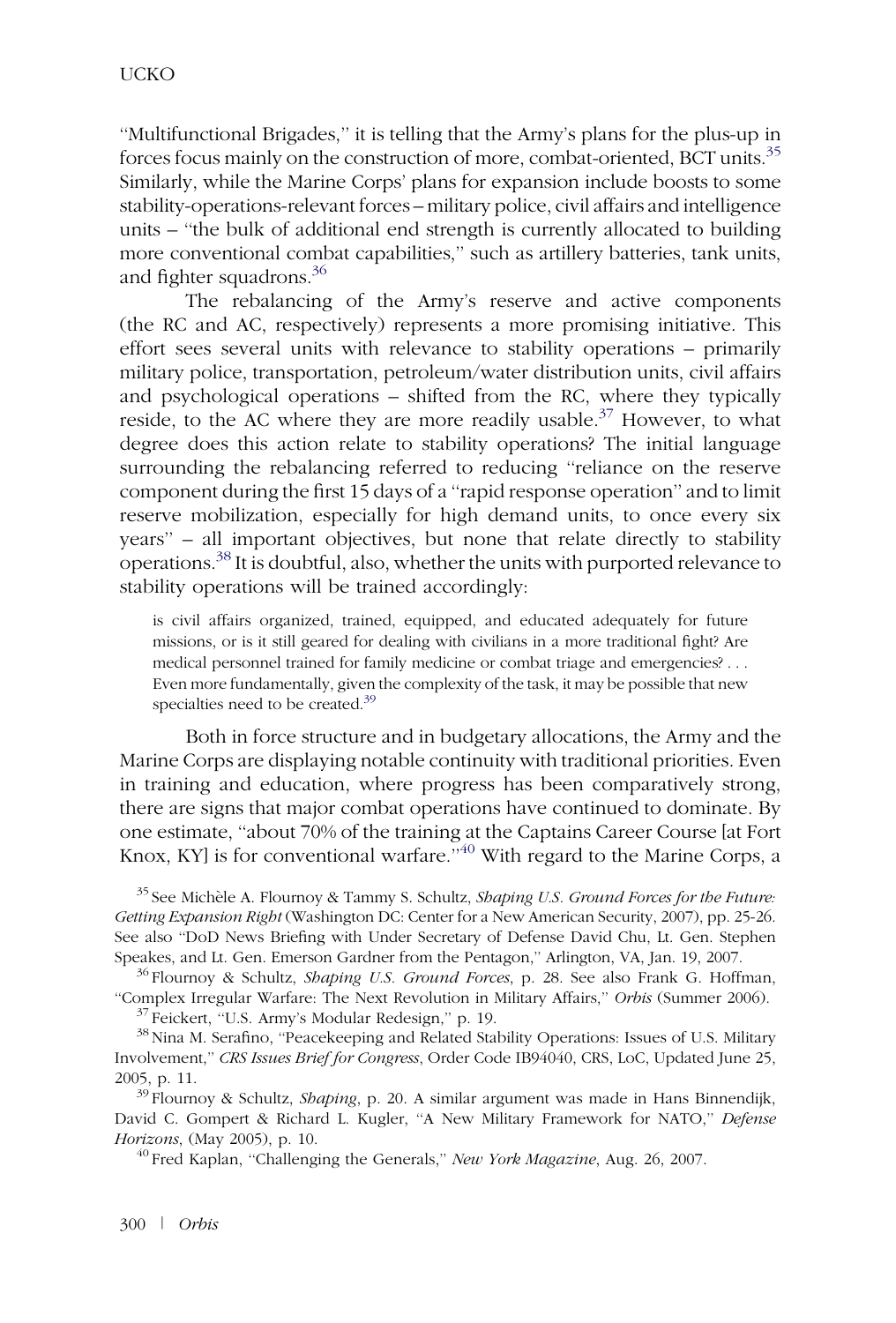general ''lack of appropriate training settings and conditions'' has rendered ''the Urban Warfare Training Center (UWTC) at Twenty-nine Palms the only place where Marines can simulate the complex environment that we've been operating in for the past 15 years'' – and this course runs for only one week $41$ 

In terms of education, Col Kevin P. Reynolds, U.S. Army (ret.), has shown that at the Army War College in 2006, only ''6.2 percent of the courses offered and approximately 4.8 percent of the hours in the core curriculum'' dealt directly with counterinsurgency, ''either as a subject of the lesson or as a major sub-section of a lesson,'' and that only two of 90 electives offered ''address counterinsurgency or a directly related subject.''<sup>42</sup> Similarly, Marine Captain Scott Cuomo notes that the Marine Corps' basic officer course, infantry officer course and instruction for infantry squad leaders involve limited instruction specifically focused on irregular warfare and counterinsurgency.<sup>43</sup> These findings are backed by an internal DoD report on the implementation of Directive 3000.05, which recognized that ''the degree to which stability operations are incorporated into DoD education programs varies by institution and is not well coordinated."<sup>44</sup>

Clearly a complete disinvestment in conventional capabilities would be unwarranted. Given its overmatch in combat power and relative weakness in counterinsurgency and stability operations, it is however telling that the U.S. military has not undergone more of a rebalancing – particularly given the nature of ongoing operations. Clearly, the COIN community has struggled to displace traditional preoccupations and entrenched interests; to a large extent, old think has prevailed.

It does not help, of course, that the COIN community advances a cause that is anathematic to the traditional American way of war, significantly raising the barrier against its entry into the DoD mainstream. The use of force in counterinsurgency campaigns cannot be overwhelming; victory – where achieved – is ambiguous rather than decisive; the winning formula is low-tech and high-risk and casualties must be expected as part of a long-haul effort likely to span years if not decades. Through its culture and history, the U.S. military was from the outset averse to these types of operations. This predisposition has been manifested during the Iraq

 $41$  Scott A. Cuomo, "Will We Be Prepared for What's Next?," *Marine Corps Gazette*, (July 2007). <sup>42</sup> Col Kevin P. Reynolds (ret.), ''Insurgency/Counterinsurgency: Does the Army 'Get It?'''

Paper for Presentation at the International Studies Association Annual Convention, Feb. 28-March 3,2007, Chicago, IL, pp. 7-8. In subsequent correspondence, Col Reynolds (ret.) noted that ''the War College has more than doubled the amount of time allocated to COIN in its curriculum for this academic year [2007-08].'' Even so, even when doubled, the relevant statistics do not go much beyond the ten-percent mark.

 $^{43}$  For an exact breakdown, see Cuomo, "Will We Be Prepared?"  $^{44}$  OUSD(P), *Interim Progress Report* , p. 14.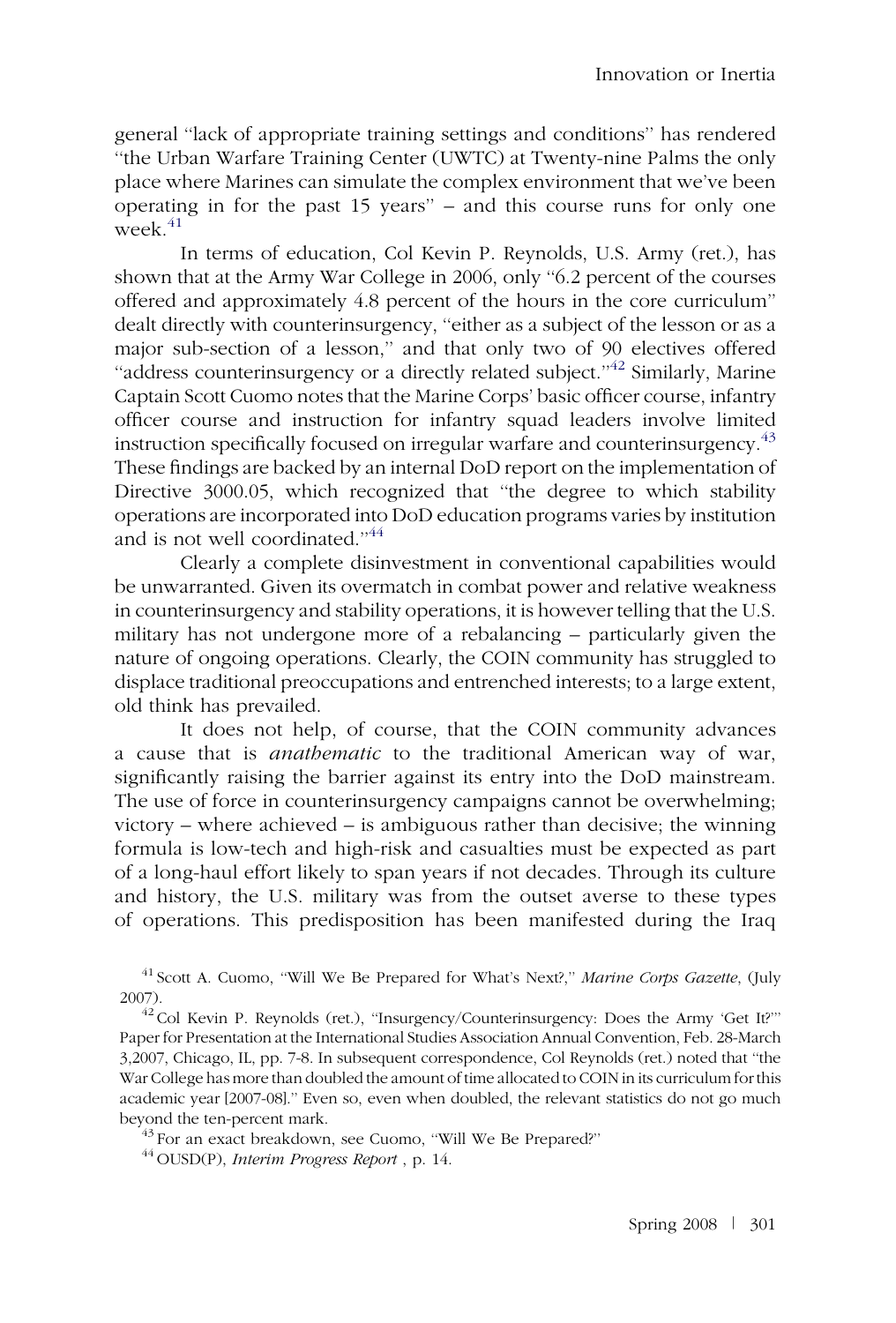campaign, which has showcased the complexity and apparent intractability of counterinsurgency.

#### Learning from Iraq

One might have anticipated that the costly campaign in Iraq would force the DoD to focus on the area where it was proving itself to be the most lacking, namely counterinsurgency. In one sense, Iraq has allowed for an accelerated and more accurately targeted learning process. It has provided a platform for those advocating the learning of counterinsurgency to spread their ideas. However, the interpretation of this campaign as signifying a need to learn counterinsurgency clashes with that of other DoD components, which view it as a temporary aberration that will not be repeated. All too often, Iraq is cast as an exception to the rule: the specific political circumstances leading to the invasion were so peculiar, the United States' international isolation so inauspicious, and the initial occupation so bungled, that it is thought unlikely that a similar scenario will ever occur. At best, therefore, the learning of counterinsurgency is understood as an Iraq exit-strategy, after which the topic will lose its relevance. More often, the learning of counterinsurgency is dismissed as an unimaginative attempt to ''prepare to fight the last war,'' a fallacy typical of military institutions undergoing change. Future irregular adversaries, so the argument runs, should be confronted indirectly, using Special Operations Forces to train and assist foreign proxies – which obviates the need to deploy U.S. ground forces.<sup>45</sup> These arguments are supported – if not rationally, then emotively – by the troubled nature of the Iraq campaign: there is no enthusiasm to consider a future marked by similar engagements. In this sense, having provided the initial impetus for the learning of counterinsurgency, the Iraq campaign might also sound the death knell for this entire enterprise.

It should be added, in this context, that the DoD leadership largely opposed applying counterinsurgency methods in Iraq in the first place. This change in strategy was driven by the White House and forced upon the Pentagon. DoD papers were for example paying scant attention to counterinsurgency in October 2005 when Secretary of State Condoleezza Rice announced a ''clear-hold-build'' strategy for Iraq steeped in classical counterinsurgency theory.46 The commanders both of CENTCOM and of

<sup>45</sup> Interviews with OUSD(P) staff, Department of Defense, Arlington, VA, April 2007. The indirect approach was heralded in the 2006 QDR, which accordingly boosted SOF resources and authorities. Importantly, the QDR made virtually no provision to transform the wider military to engage directly in counterinsurgency, should the "enabling partners" of the indirect approach be in any way inadequate or even nonexistent. DoD, QDR, pp. 2,11.

<sup>46</sup> Condoleezza Rice, "Iraq and U.S. Policy," Opening Remarks Before the Senate Foreign Relations Committee, Washington DC, Oct. 19, 2005. The new strategy emphasised the so-called ''oil-spot'' technique, used to good effect in past counterinsurgencies, whereby countrywide stability is ensured gradually by consolidating control in specific cities and regions at a time.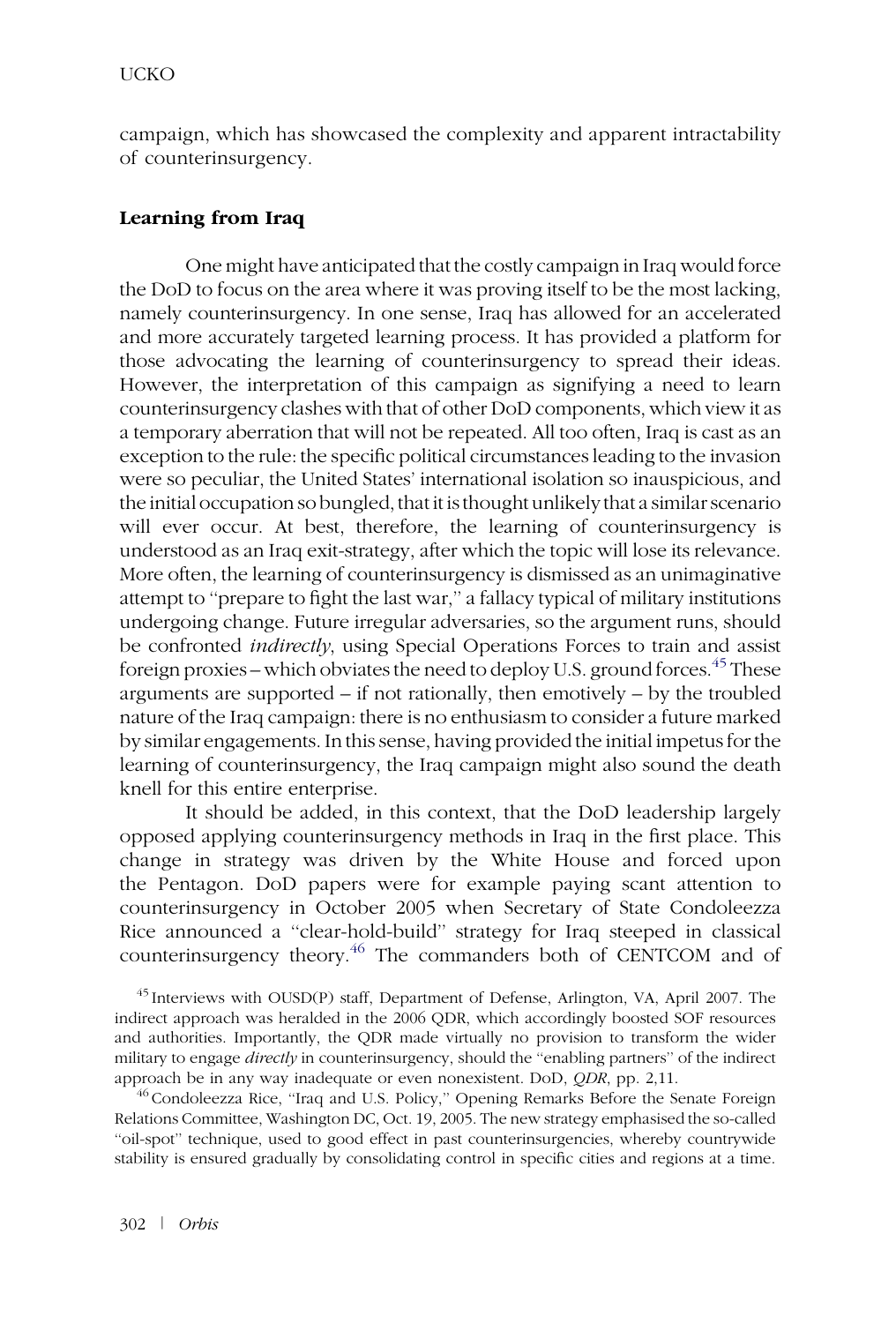MNF-I opposed this change in strategy, pushing instead for a reduction in the presence and visibility of U.S. troops in Iraq. $47$  Since then, the split has widened: President Bush's request that Donald Rumsfeld resign in late 2006 was a clear sign that the Pentagon's approach to operations in Iraq was no longer de rigueur. When it came to changing course in Iraq, Bush set out to escalate rather than reduce the U.S. troop commitment, thereby heeding the advice of the COIN community ahead of the Chairman of the Joint Chiefs of Staff and the military brass.<sup>48</sup>

Against this backdrop, and given the tentative manner in which the Pentagon has so far engaged with counterinsurgency, questions must be asked regarding the sustainability of the innovative measures seen to date, to wit, the rapid, if limited, integration of counterinsurgency in the training, doctrine and education of the U.S. military. As stated above, it is typical historically for the U.S. military to adapt to ongoing counterinsurgency campaigns, but then to discard the lessons learned at the close of the operation. In light of these tendencies, do the most recent of initiatives represent learning counterinsurgency anew or simply a logical reaction to having stumbled into an unexpected counterinsurgency campaign in Iraq? With the eventual close of the Iraq campaign, will counterinsurgency again be pushed off the table, leaving the military just as unprepared for these contingencies as it was when it invaded Iraq in 2003?

The answer depends largely on the outcome of the Iraq campaign. A relatively positive outcome may help those who pushed counterinsurgency onto the wider DoD sell their message, gain positions of influence and, thus, continue to affect the institution's orientation. No doubt, the tentative yet undeniably positive results of the ''surge'' in Iraq in 2007 influenced the decision to have Gen. Petraeus chair the board selecting Army promotions to brigadier-general.<sup>49</sup> This is the type of positional authority to come with an improved security situation in Iraq. If the DoD was to move further in this direction, the learning of counterinsurgency would be facilitated by the fact that the majority of low- to middle-ranking soldiers and Marines have now conducted several tours in Iraq and gained a hard-won familiarity with counterinsurgency. The problem here is that sustaining a ''good-news story''

<sup>47</sup> Both Gen. George Casey, MNF-I commander, and Gen. John Abizaid, CENTCOM commander, saw U.S. forces as ''an 'antibody' in Iraqi society''; U.S. troops were therefore secluded in armoured bases and emphasis was placed on getting Iraqi security forces to conduct operations in their stead. Max Boot, "Can Petraeus Pull It Off?," The Weekly Standard, Apr.

30, 2007. <sup>48</sup> Briefing the President and Vice President on policy options for Iraq in December 2006, the JCS discouraged an increased commitment of U.S. forces and advocated instead a shift ''from combating insurgents to supporting Iraqi troops and hunting terrorists.'' Robin Wright & Ann Scott Tyson, ''Joint Chiefs Advise Change in War Strategy,'' Washington Post, Dec. 14, 2006.

<sup>49</sup> Ann Scott Tyson, ''Petraeus Helping Pick New Generals: Army Says Innovation Will Be Rewarded,'' Washington Post, November 17, 2007.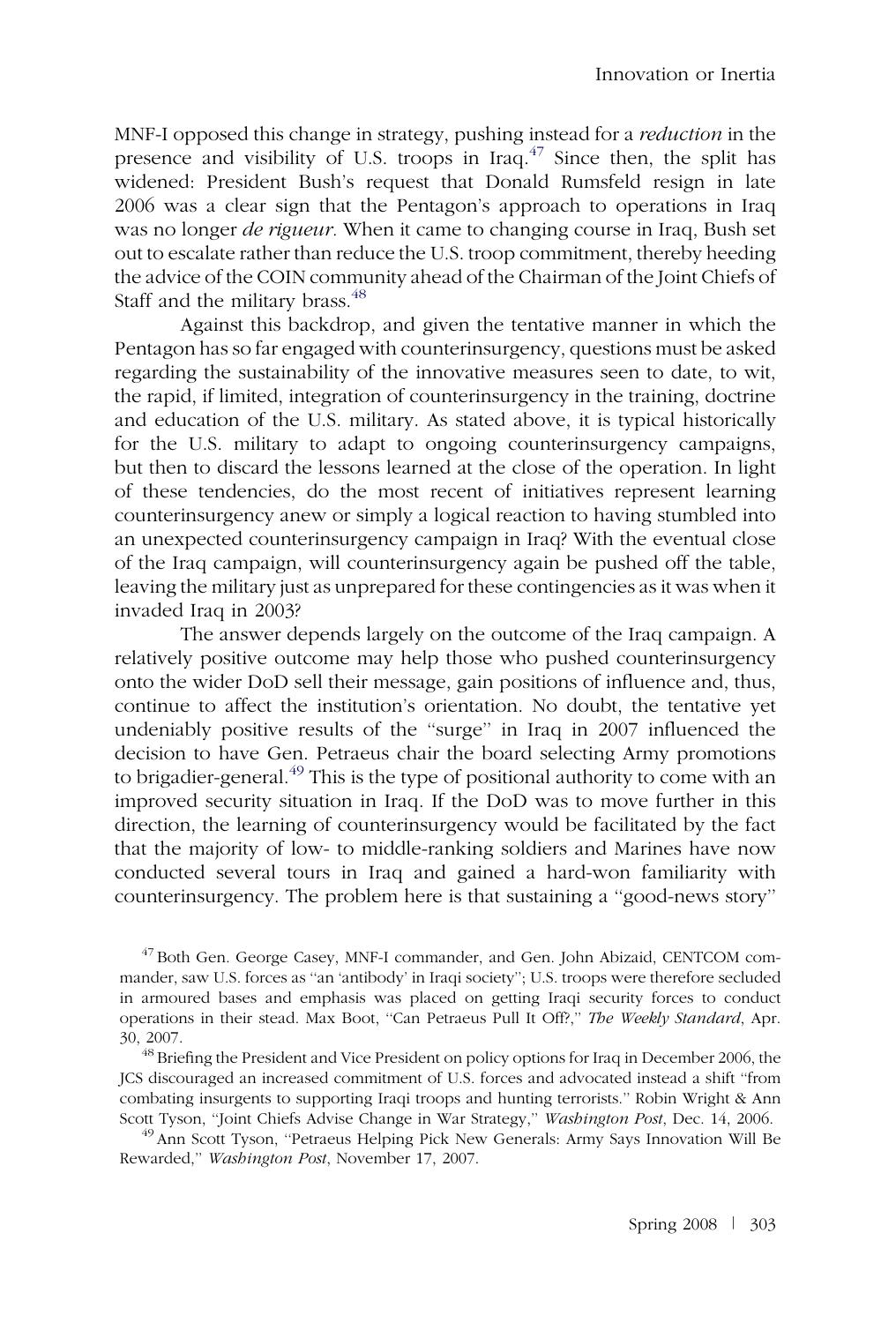in Iraq will be costly, requiring a sustained effort for which there appears to be no real appetite.

Should the Iraq campaign produce failure or even an unsatisfactory outcome, the fate of the COIN community and of counterinsurgency as a topic appears bleak. Even if something significant can be salvaged in Iraq, there are already signs within the DoD that the learning of counterinsurgency has run its course, as an increasing number of Army and Marine Corps senior officers are arguing for a return to conventional priorities both in training and education.<sup>50</sup> Certainly, there are good reasons for these two services to retain their ability to conduct conventional combat – and it is true that the Iraq War had strained both services' combat capability. Yet given the U.S. military's enduring overmatch in conventional combat, its comparative weakness in stability operations and counterinsurgency and the lack of a near-peer competitor who might engage the United States conventionally in the foreseeable future, the hortatory demands for a return to traditional priorities appears more emotive than rational, more doctrinaire than reasoned. It also echoes the familiar tendency within the U.S. military to consider anything that detracts from conventional war-fighting capabilities as eroding the force's readiness, however defined.

A suboptimal outcome in Iraq might also encourage the idea that counterinsurgency must simply be avoided. Already in 2006, some defense analysts were arguing that the U.S. military should adopt ''a policy of abstention from small wars of choice."<sup>51</sup> While the costs, complexity and duration of counterinsurgency would certainly support such a course of action, it must be recalled that this was precisely the policy followed by the U.S. military as it invaded Afghanistan and Iraq. In the history of the U.S. military, the hope of avoiding counterinsurgency has all too often been confused with an actual ability to do so and justified a marginalization of counterinsurgency in its training, education and doctrine. Not only has this mindset unnecessarily complicated the U.S. military's eventual involvements in counterinsurgency but it has also encouraged its adversaries to attack it asymmetrically, where it is weak.

Another tempting, yet misleading, conclusion to be drawn from a

<sup>50</sup> See Marina Malenic, ''Hard Skills Going Soft: Army Concerned that COIN is Displacing Conventional Training,'' Inside Defense, July 2, 2007; Army Prepares to Keep Troop Levels Steady in Iraq,'' AUSA News, Nov. 1, 2006. In his 2006 Commandant's Planning Guidance, Gen. James T. Conway, USMC, lamented that current wartime deployments had eroded ''the skills Marines need for combined-arms manuever, mountain warfare, amphibious, and jungle operations.'' While acknowledging the importance of counterinsurgency, Conway offered a not-so-subtle reminder of the Corps' real calling: ''Other types of forces, unique to counterinsurgency and much in demand, will have to be stood up. However, we will maintain robust, contingency response forces required by law to be ''the Nation's shock troops,'' always ready – and always capable of forcible entry.'' Gen. James T. Conway, USMC, ''Commandant's Planning Guidance,'' 2006, pp. 3-4 – emphasis in original. <sup>51</sup> Jeffrey Record, ''The American Way of War: Cultural Barriers to Successful Counter-

insurgency,'' Policy Analysis, (Sept. 1, 2006), p. 17.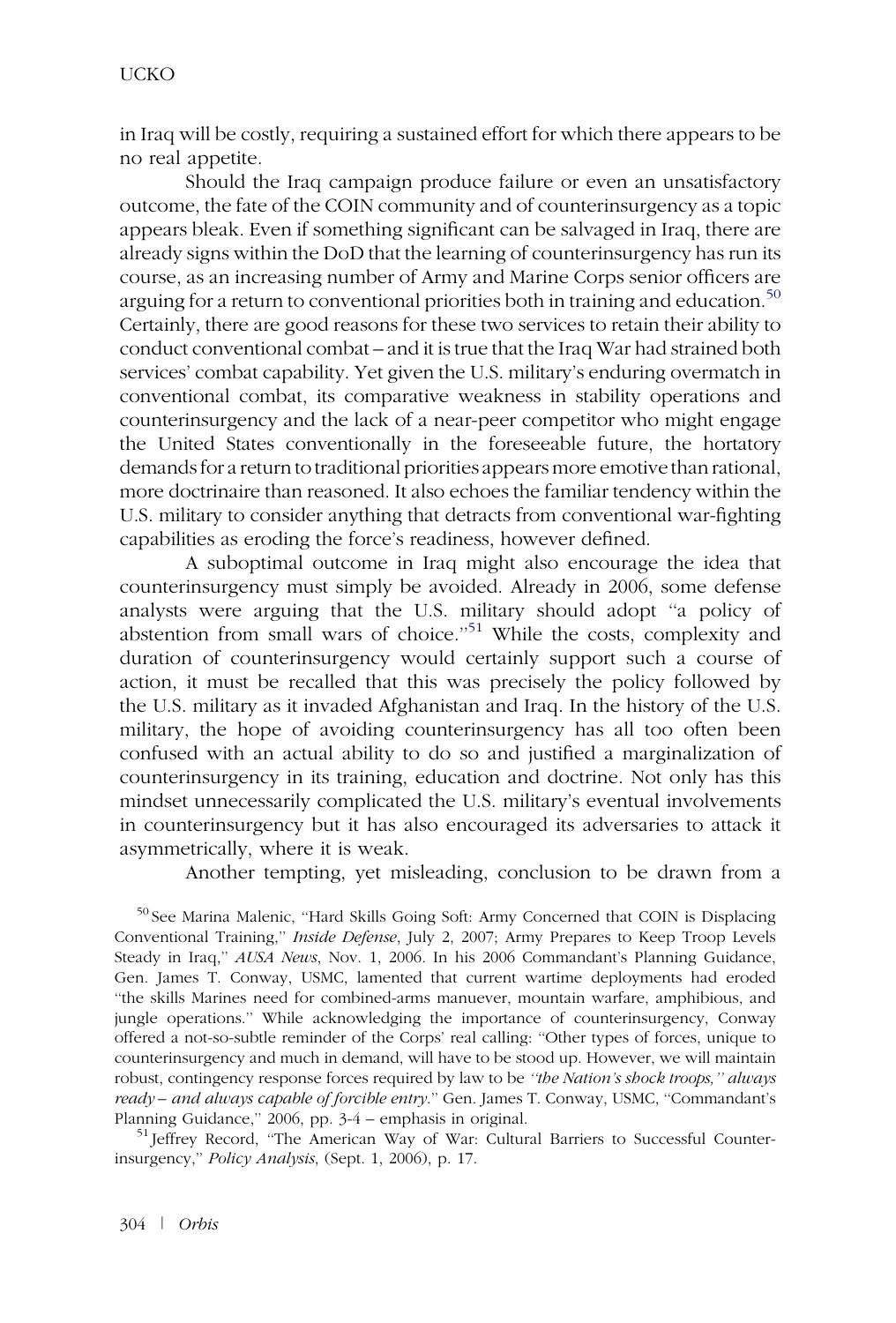negative Iraq outcome would be that counterinsurgency simply does not work and should be abandoned as a priority.<sup>52</sup> It is possible that, as far as the DoD is concerned, the COIN community will have ''played its hand'' in Iraq. Handed an opportunity to employ its new doctrine in Operation Fardh al-Qanoon, which – at first glance – appears congruent enough with the wisdom of FM 3-24, a subsequent failure to achieve results might tarnish not only the counterinsurgency manual but also those associated with it. Of course, such a conclusion would be unfair, as the implementation of FM 3-24 in Iraq was not only extremely limited (both in breadth and in depth) but also tardy. Applied four years into the campaign, with timelines shortened due to domestic political pressure, the surge strategy also diverges in important respects from the principles laid out in FM 3-24: there is little to no ''confidence in the staying power of both the counterinsurgents and the HN [host-nation] government''; the operation is not guided by what FM 3-24 terms ''a clear understanding of the desired end state''; militarily, even the increase in troop numbers leaves the U.S. military far below the ideal force ratios drawn up in FM 3-24, at least until adequate indigenous forces are stood up; and, given their infiltration by extremist elements, the premise that the ''primary frontline COIN force is often the police – not the military" is here entirely inapplicable.<sup>53</sup>

These important divergences between theory and practice may be lost in the search to apportion blame for setbacks in Iraq. It is more than possible that poor implementation would in such an instance be confused with poor theory – particularly as the senior brass of the military opposed ''the surge'' from the very outset. Rather than signaling the beginning of an operational capability, the Baghdad Security Plan could, at worst, represent the end of the U.S. military's counterinsurgency moment.

This blame game will itself be critical to the future of counterinsurgency within the U.S. military. ''Reform,'' James Dobbins notes, ''comes in the wake of

<sup>52</sup> Some early proponents of this view include Maj.-Gen. Charles J. Dunlap, the Deputy Judge Advocate General of the U.S. Air Force, who has written several articles arguing against the logic of FM 3-24. See Maj.-Gen. Charles J. Dunlap Jr, 'America's asymmetric advantage,'' Armed Forces Journal, (Sept. 2006). Edward N. Luttwak provides another critique of counterinsurgency theory as defunct, arguing that the prescriptions of FM 3-24 ''are in the end of little use or none.'' See Luttwak, Edward N., "Dead End: Counterinsurgency Warfare as Military Malpractice," Harpers (Feb. 2007). For a convincing critique of Luttwak's argument, see ''Edward Luttwak's 'Counterinsurgency Malpractice''' by David Kilcullen, Apr. 15, 2007, and ''Luttwak's Lament'' by Frank Hoffman, Apr. 22, 2007, both posted on the Small Wars Journal blog ([www.smallwarsjournal.](http://www.smallwarsjournal.com/) [com\)](http://www.smallwarsjournal.com/).

<sup>53</sup> Department of the Army & USMC, Counterinsurgency, pp. 1-13, 1-24, 6-19. FM 3-24 suggested a tentative minimum force ratio of ''twenty counterinsurgents per 1000 residents.'' For Baghdad, this would mean a minimum force of 120,000 troops. Even if one accepts Petraeus' estimate that a total of 85,000 U.S. soldiers and Iraqi security forces would operate in Baghdad, this would still constitute a substantial shortfall on the figures advocated, albeit tentatively, in FM 3-24. Hearing at U.S. Senate Armed Services Committee to consider nomination of Lt-Gen. David H. Petraeus, to be General and Commander, Multi-National Forces-Iraq, Jan. 23 2007.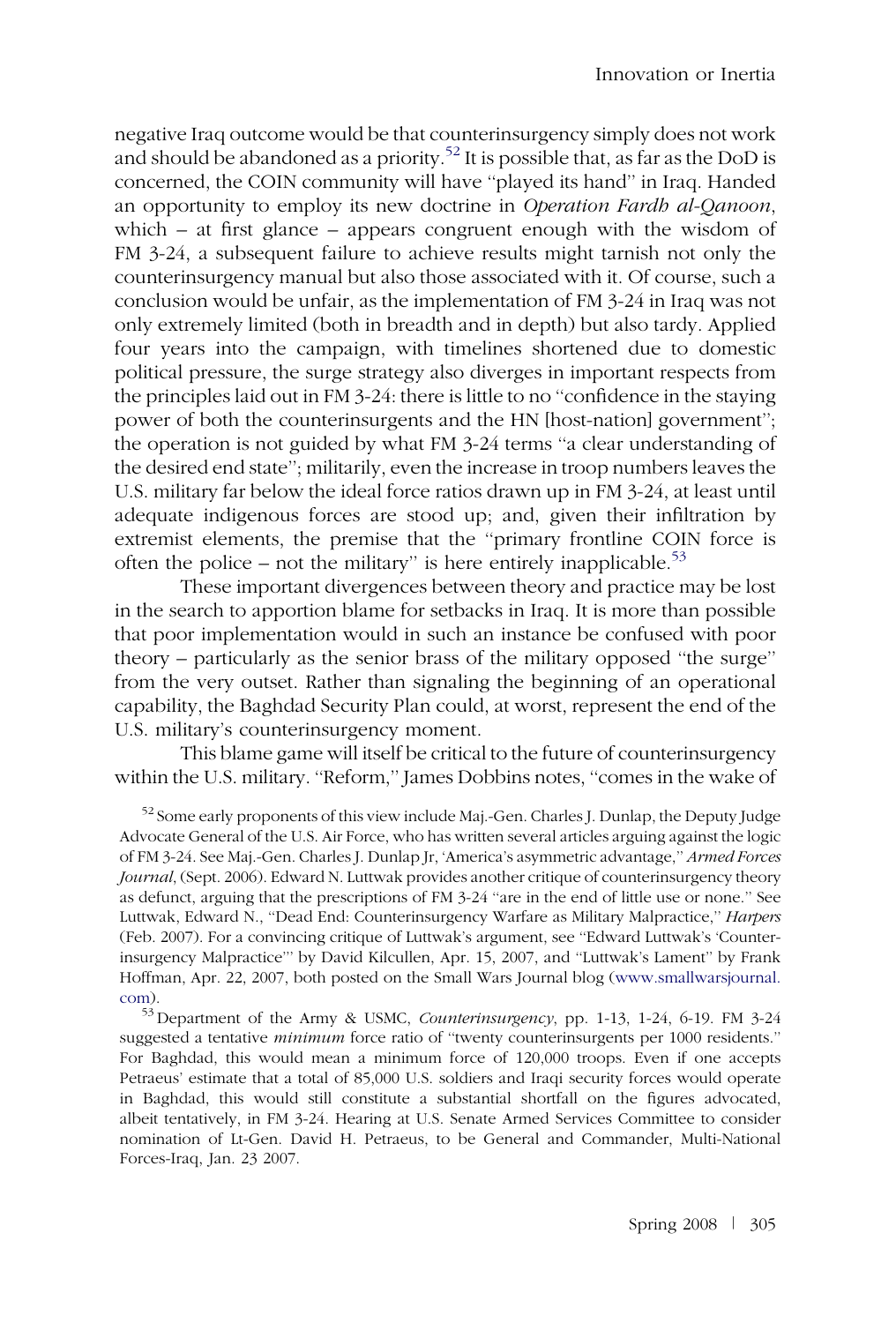disaster [and] sadly, Iraq represents an opportunity in this regard, one too good to be passed up."<sup>54</sup> Yet the military's effort to "get things right" will depend heavily on the analysis of what went wrong. Following the Vietnam War, the U.S. military was able to disassociate itself from the American defeat by blaming the politicians who had embroiled the nation in war and then forced the military to fight with ''one hand tied behind its back.'' With regard to Iraq, several such narratives could be construed to shield the military from closer self-scrutiny and reform.

First, much blame could be placed on those politicians and ideologues deemed responsible for the initial invasion of Iraq. President Bush, but even more so the neoconservative quorum of policy-makers and advisers thought largely to have determined the administration's foreign policy, may – due to their presumed influence – carry the brunt for a less-than-optimal outcome in Iraq. While justifiable, such a critique can easily obscure the flaws in the military's own approach to the mission, its one-sided investment in conventional weapons capabilities and its wholesale faith in the ability of transformational capabilities and precision-strike munitions to win wars.

On that note, it is similarly plausible that the uniformed military will, post-Iraq, look back and condemn those transformation-enthusiasts – including Donald Rumsfeld – who were so influential in setting the U.S. military's Iraq strategy.<sup>55</sup> Such a narrative would likely invoke Gen. Eric Shinseki's February 2003 Senate testimony, in which he recommended a force of ''several hundred thousands'' to stabilize Iraq, and claim that this view was widely representative of the uniformed military but quashed by civilian ideologues whose limited combat experience did little to temper their faith in transformational gadgets and capabilities.<sup>56</sup> For many in the military, this assessment would rightly resonate – but it must be recalled that, as institutions, both the Army and Marine Corps dismissed stability operations and small wars as very distant priorities.57 More generally, whereas a larger occupying force might very well have helped, the Army and Marine Corps would nonetheless, through their own narrow pursuit of conventional dominance, have been ill-prepared to undertake the tasks required to stabilize post-war Iraq[.58](#page-17-0) If

<sup>54</sup> James Dobbins, "Who Lost Iraq?," *Foreign Affairs*, Sept./Oct. 2007, p. 64.<br><sup>55</sup> Elisabeth Bumiller, "At an Army School for Officers, Blunt Talk about Iraq," *New York* Times, October 14, 2007.

 $56$  Shinseki's statement, in full, reads: "I would say that what's been mobilized to this point – something on the order of several hundred thousand soldiers are probably, you know, a figure that would be required. We're talking about post-hostilities control over a piece of geography that's fairly significant, with the kinds of ethnic tensions that could lead to other problems. And so it takes a significant ground-force presence to maintain a safe and secure environment, to ensure that people are fed, that water is disturbed, all the normal responsibilities that go along with administering a situation like this." See "Hearing of the Senate Armed Services Committee – Subject: The Fiscal Year 2004 Defense Budget,'' Federal News Service, Feb. 25, 2003. <sup>57</sup> See Kagan, Finding the Target & Hoffman, ''Complex Irregular Warfare,'' pp. 404-405.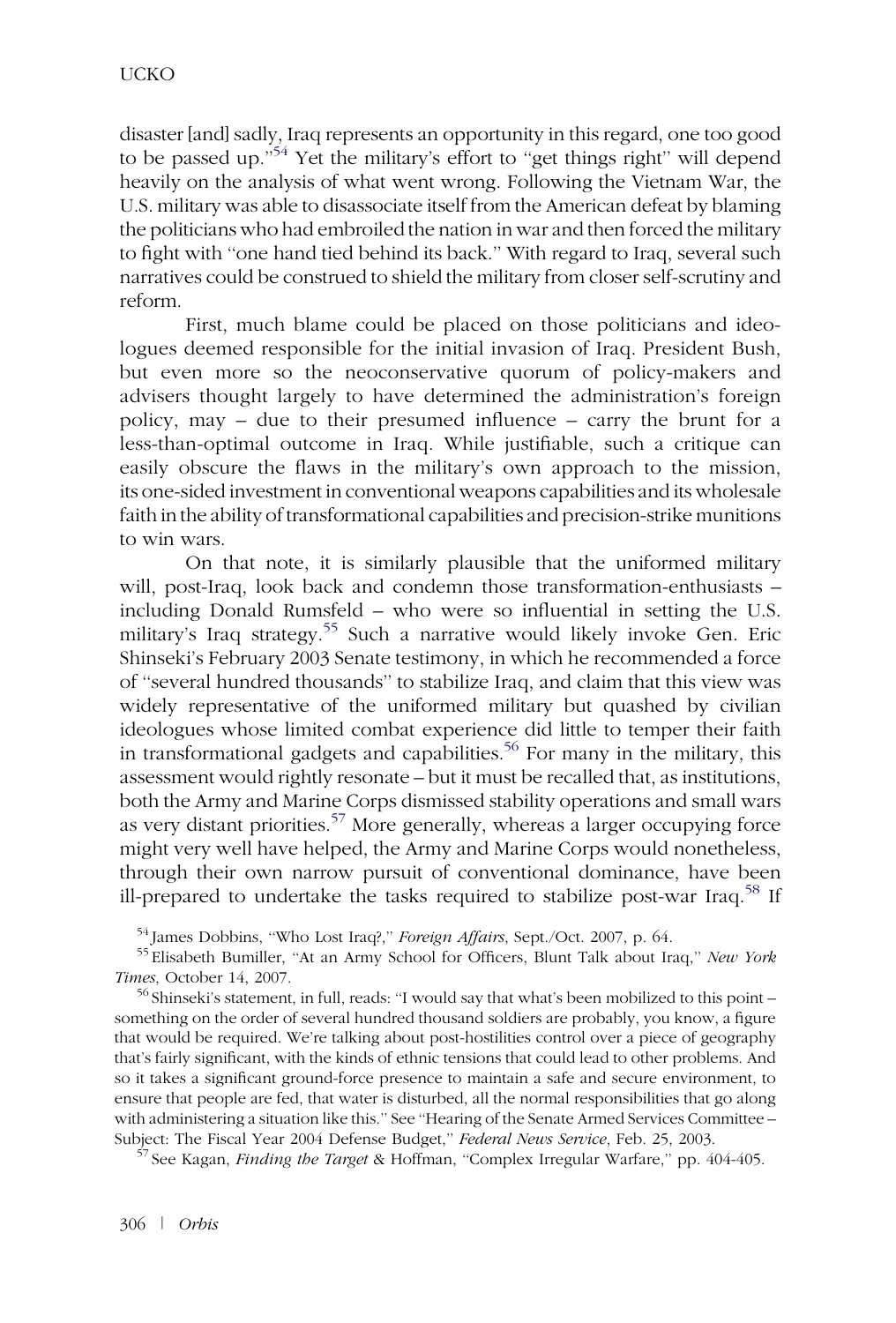<span id="page-17-0"></span>momentum amasses behind the need to learn counterinsurgency, it is critical that the Army and Marine Corps leadership recognize their own inadequacies in preparing for and conducting full-spectrum operations.

Finally, it is also far from implausible that the military will want to blame its interagency partners rather than recognize its own faults. Whatever may be said about the U.S. military's learning of counterinsurgency, it remains the case that ''the greatest challenge to the U.S. Government's ability to conduct SSTR operations is the lack of integrated capability and capacity of civilian agencies with which the military must partner to achieve success."<sup>59</sup> While the military can be faulted for not having studied or prepared for counterinsurgency, these operations do require the expertise and resources of several civilian departments and agencies, all of whom have – with few exceptions – struggled to deploy and operate effectively in Iraq and other conflict zones. To a large extent, this relates to the lack of security in theatre, but it is also true that, within several civilian agencies, participating in foreign campaigns and cooperating with the DoD is not cast as a career-advancing experience.<sup>60</sup>

The military can be justified in criticizing its civilian counterparts for not playing a more active role in what should ideally be interagency campaigns. However, it is important that this critique not be accompanied by any undue complacency within the military as to its own readiness and ability to conduct counterinsurgency– or about its role in such campaigns. It is not only the prescribed responsibility of the military to administer military occupation abroad, but also – subsequent to Directive  $3000.05$  – its policy.<sup>61</sup> In the haste to blame civilian agencies and departments, this critical injunction must not be forgotten – indeed it must prompt greater learning and coordination between the military and the civilian agencies to create a veritable national counterinsurgency capability.

With so many means of shielding itself from criticism arising from a suboptimal outcome in Iraq, it nonetheless seems uncertain whether the military will engage in the type of self-critical assessment needed to pursue its learning of counterinsurgency. Perhaps the greatest source of hope lies in the accumulated experience of the soldiers and Marines who have deployed on several tours to Iraq and thereby gained first-hand experience with counterinsurgency. $^{62}$  For these service-members, Iraq has been a punishing

<sup>58</sup> Lt-Col Frank Hoffman (ret.), "Troop Level Increases: Pyrrhic Victory?," Proceedings, Apr. 2007.

<sup>60</sup> Interview with Col T. X. Hammes (ret.), USMC, Washington DC, May 17, 2007.

<sup>61</sup> See U.S. Code of Federal Regulations, Title 32, Volume 2, §368.6, which sets out ''the initial establishment of military government'' as one of the Army's main functions. I am grateful to Col Michael S. Bell, U.S. Army, for having drawn my attention to this CFR section.

<sup>59</sup> Robert Gates, ''Report to Congress on the Implementation of DoD Directive 3000.05 Military Support for Stability, Security, Transition and Reconstruction (SSTR) Operations,'' (Apr. 1, 2007), p. i.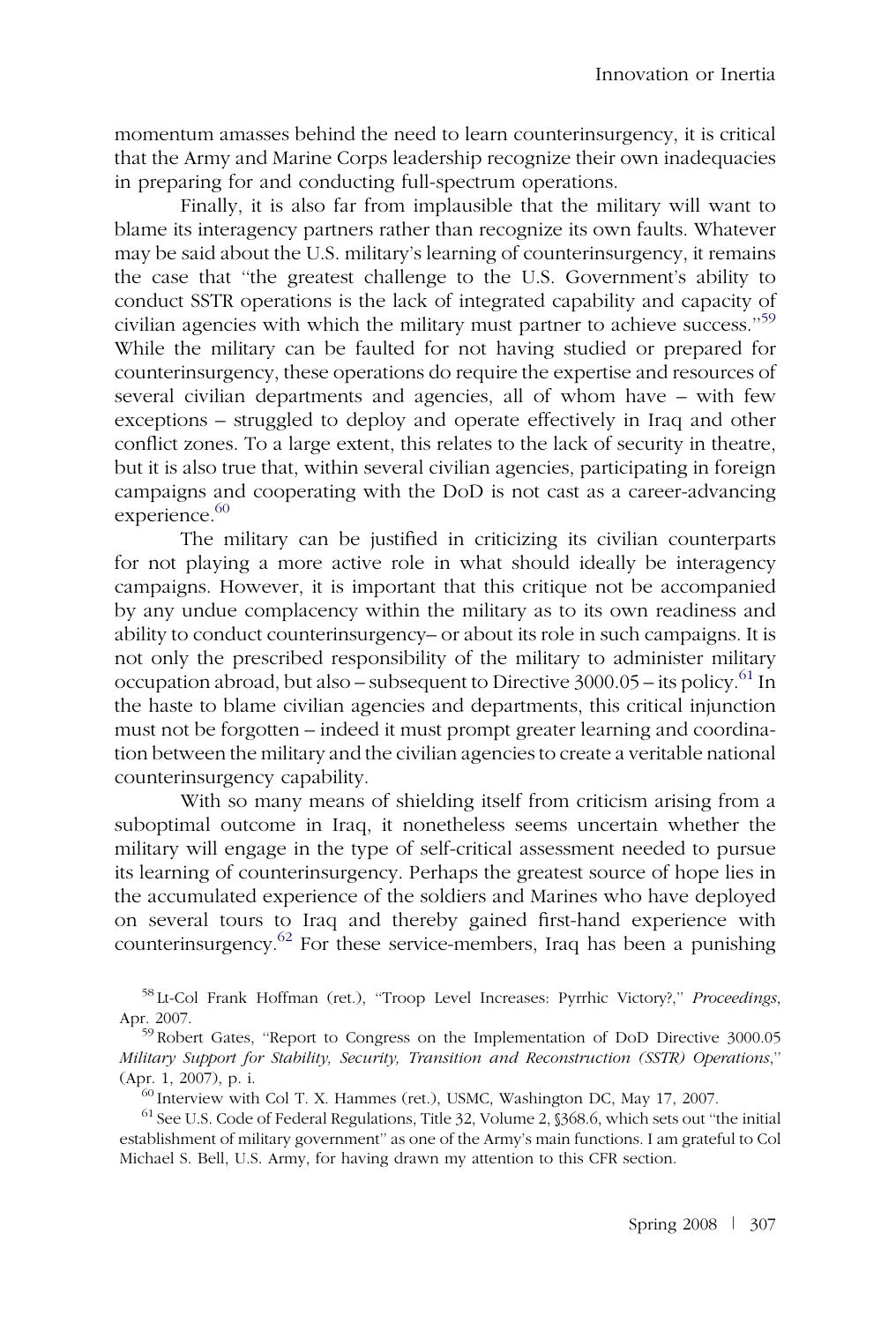<span id="page-18-0"></span>experience. If they draw the lesson that the U.S. military cannot simply ignore counterinsurgency but must instead prepare for an increasingly irregular world, the U.S. military may move in the direction of learning counterinsurgency. It is difficult to imagine the circumstances by which the collective familiarity with counterinsurgency gained though the campaign in Iraq would disappear or be displaced by strictly conventional war-fighting priorities.

At the same time, the process of turning individual operational experience into institutional memory is far from straightforward. The British Army, despite repeated engagement in counterinsurgency, has historically found it difficult to internalize the lessons drawn from these campaigns, necessitating quick adaptation on the ground with each new engagement. There, the individual memory of previous notionally similar operations has flattened the learning curve, but to institutionalize this wisdom has proven an altogether more difficult proposition. $63$  For the U.S. military, this problem is compounded by its grounding in conventional war and cultural predisposition to focus almost exclusively on these types of campaigns.

The DoD is also a highly conformist institution, complicating efforts to introduce a new way of thinking, particularly one that goes against the organization's prevailing logic and culture. The U.S. military's leadership has been raised with conventional priorities and an institutional orthodoxy that prizes traditional combat over messy and intensely political contingencies. Any attempt to displace this orthodoxy has to occur with the consent of the senior brass, who would thereby devalue their own experience and standing.<sup>64</sup> In this manner, and with few exceptions, the self-identification of the organization is perpetuated. Indeed, Fred Kaplan notes that ''six years into this war, the armed forces – not just the Army, but also the Air Force, Navy and Marines – have changed almost nothing about the way their promotional systems and their entire bureaucracies operate."<sup>65</sup> The critical question is whether Gen. Petraeus and his cohorts will be given a chance to change this state of affairs.

Any effort to displace the existing institutional orthodoxy will be complicated further by the resource constraints that will affect the U.S. military in the near future. For the DoD to maintain its conventional primacy while at the same time develop additive capabilities for counterinsurgency, its budget would

 $62$  Fred Kaplan noted in August 2007 that "of the 127 captains taking the five-week [Captains] Career] course, 119 had served one or two tours of duty in Iraq or Afghanistan, mainly as lieutenants. Nearly all would soon be going back as company commander.'' See Kaplan, ''Challenging the Generals.''

 $63$  See Hugh Eaton & Greg Boehmer et al., The British Approach to Low-Intensity Operations, Technical Report, Network-Centric Operations Case Study (Washington DC: Office of Force Transformation, 2007).

<sup>64</sup> Interview with Richard Downie, Director, Center for Hemispheric Defense Studies, National Defense University, Washington DC, Mar. 30, 2006. See also Lt-Col Paul Yingling, ''A Failure in Generalship,'' Armed Forces Journal (May 2007).

<sup>65</sup>Kaplan, "Challenging the Generals."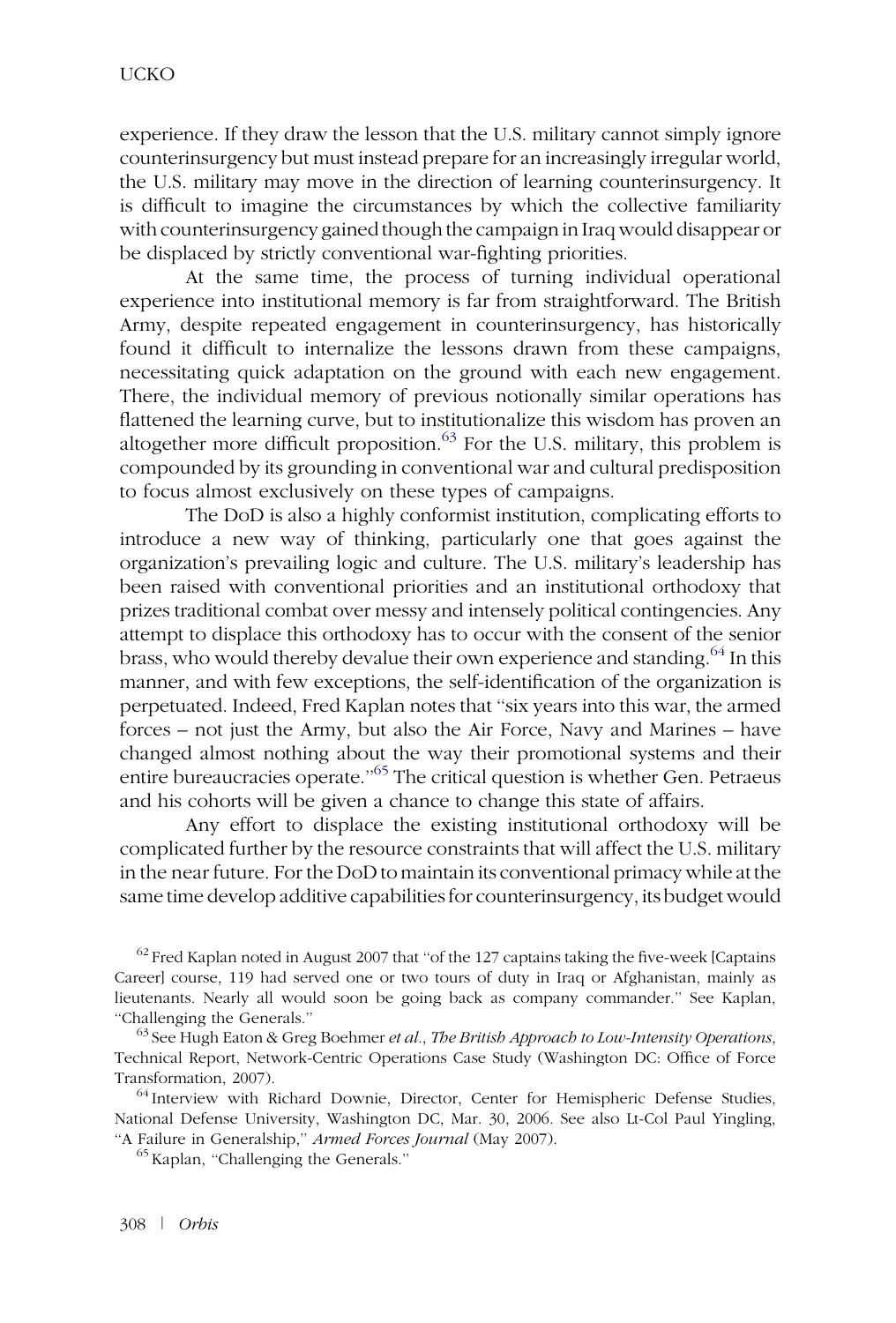most probably need to grow. Yet, as Steven Kosiak has argued, ''such increases may be unlikely given growing concerns about the size of the deficit and budgetary pressures associated with the pending retirement of the baby boomer generation."<sup>66</sup> An Office of Management and Budget report details how the combined spending on Medicare, Social Security and Medicade – three major entitlement programs – is likely to increase from 43 percent of non-interest Federal spending to up to 66 percent in 2035, when the remaining baby boomers will be in their 70s and 80s, to around 75 percent by 2080: "in other words, almost all of the budget, aside from interest, would go to these three programs alone [which] would severely reduce the flexibility of the budget."<sup>67</sup> Covering these costs, Kosiak further explains, ''will become ever more difficult as the ratio of working-to-retired Americans declines."<sup>68</sup> The result will be a larger federal deficit and additional funding limits for the DoD.

This squeeze on the defense budget will be further tightened as the military draws down in Iraq. During the past few years, the U.S. military has been able to fund some initiatives associated with counterinsurgency through extra-budgetary supplementals, whose primary function it was to cover unexpected war costs. At the very least, the supplementals have granted the DoD greater flexibility in its budgetary allocations as well as a significant pool of funds. However, this state of affairs will not persist. Already in 2007, Congress was with good reason seeking to clamp down on the DoD's use of supplemental requests – measures that, in theory, ought only to be employed when the related costs are of an emergency nature.<sup>69</sup> Whatever the duration of the Iraq campaign, it is likely that the DoD will be forced to integrate the extraordinary costs of ongoing operations into its baseline budget. In the face of such a squeeze, the Pentagon will need to make a series of tough choices as to what priorities to pursue and which ones to drop. At this point, it is highly uncertain whether counterinsurgency will make the cut.

#### Conclusion

It is too early to say with any real certainty whether or not counterinsurgency will become a central priority for the U.S. military. The evidence emerging from its initial encounter with counterinsurgency in 2003 presents a mixed picture: on the one hand, a group within the DoD has driven an impressive learning process, featuring the rapid integration of counterinsurgency across the doctrine, education and training of the armed services. On the other hand, the U.S. military has remained structured for

<sup>&</sup>lt;sup>66</sup> Kosiak, Analysis, p. 20.

 $67$  Office of Management and Budget, Fiscal Year 2008 Budget of the U.S. Government, Analytical Perspectives (Washington DC: U.S. Government Printing Office, 2007), p. 183.  $^{68}$ Kosiak, *Analysis*, p. 20.

<sup>69</sup> Towell, Daggett & Belasco, p. 2.